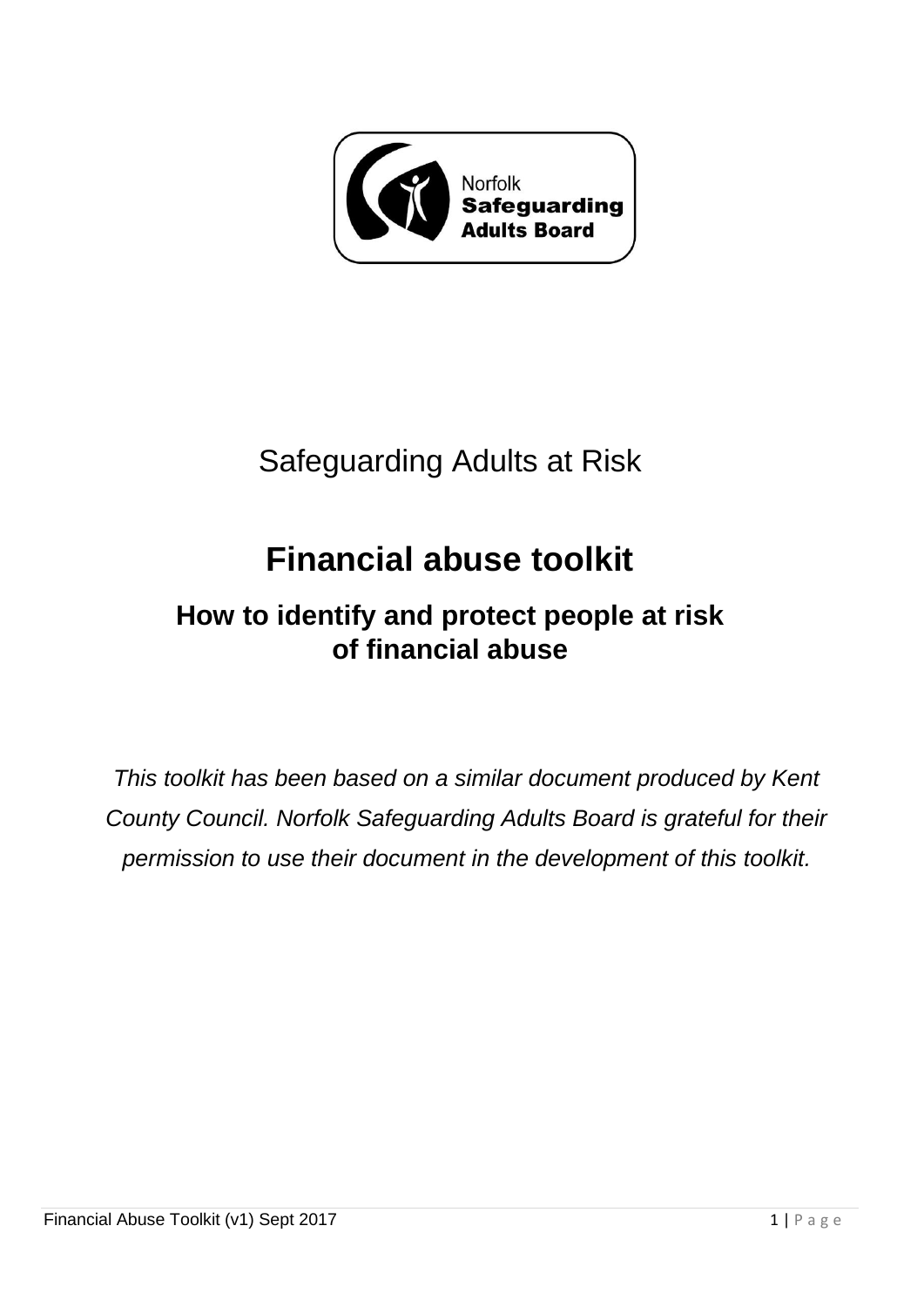

## **Contents:**

| Chapter | Title                                                                | Page           |
|---------|----------------------------------------------------------------------|----------------|
| 1.      | Why do we need a financial abuse toolkit?                            | 3              |
| 2.      | What is financial abuse?                                             | 4              |
| 3.      | <b>Types of financial abuse</b>                                      | 6              |
| 4.      | Why is recognising financial abuse important?                        | $\overline{7}$ |
| 5.      | How does financial abuse affect someone?                             | 8              |
| 6.      | Recognising someone at risk of financial abuse                       | 8              |
| 7.      | Who is likely to perpetrate financial abuse?                         | 9              |
| 8.      | How can you recognise if someone is experiencing financial<br>abuse? | 10             |
| 9.      | What to do if you suspect financial abuse                            | 11             |

## **Appendices**

| <b>Appendix A</b> | Agencies who can help                                       | 15 |
|-------------------|-------------------------------------------------------------|----|
| <b>Appendix B</b> | Seeking legal redress                                       | 21 |
| <b>Appendix C</b> | Strategies for protecting adults at risk of financial abuse | 24 |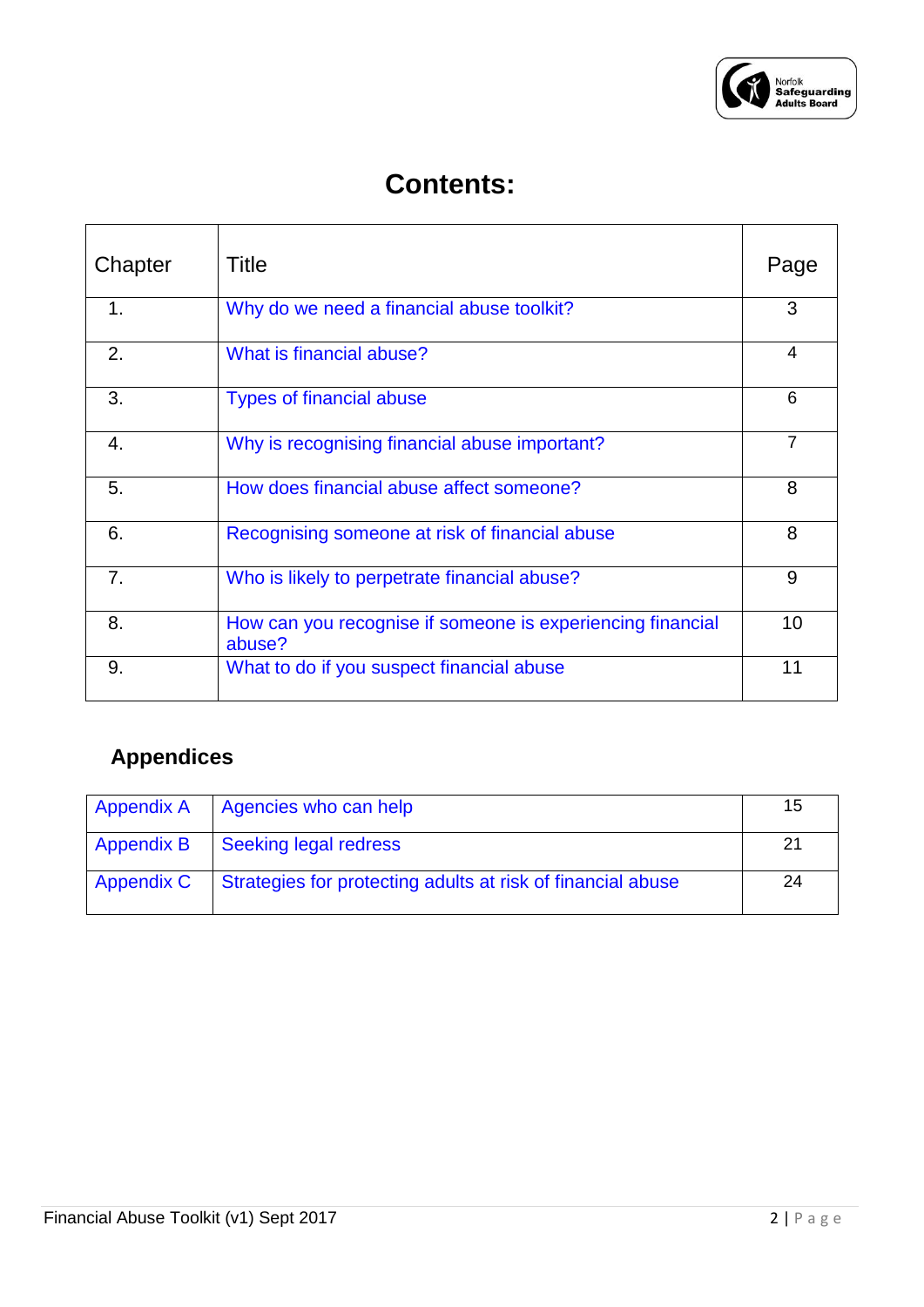

## **1. Why do we need a financial abuse toolkit?**

Reported incidents of financial abuse are on the increase, both nationally and locally. Financial abuse is the second most common form of abuse (Adult Social Care Statistics 2016).

Increased awareness and better levels of reporting may explain the increase but research shows that much of this type of abuse can go undetected for a variety of reasons.

Factors such as the economy; technology and social change, are diversifying the threat. In an increasingly connected world it can no longer be assumed that vulnerable people are safe in their own homes.

This toolkit is intended to be used by practitioners and members of the public, to provide information to anyone concerned that somebody they know may be a potential victim of financial abuse.

It is important that family, friends and practitioners are able to spot the indicators of financial abuse, so that safeguarding concerns are appropriately raised and not missed. It is vital that victims can be provided with appropriate support in a timely manner.

This document should be read in conjunction with the Norfolk Safeguarding Adults Board Multi-Agency Safeguarding Adults Policy and Procedures.

#### **Local context**

Norfolk has a population of 884,978 people, of which 145,317 are aged 70 or over<sup>1</sup>. There are currently over 8000 people known to have a form of dementia and almost 8000 current long-term service users in Norfolk.

Financial abuse is the 3<sup>rd</sup> most common type of abuse and is slightly more common against women (15%) compared to men (14%).

This is illustrated by the pie charts below:

1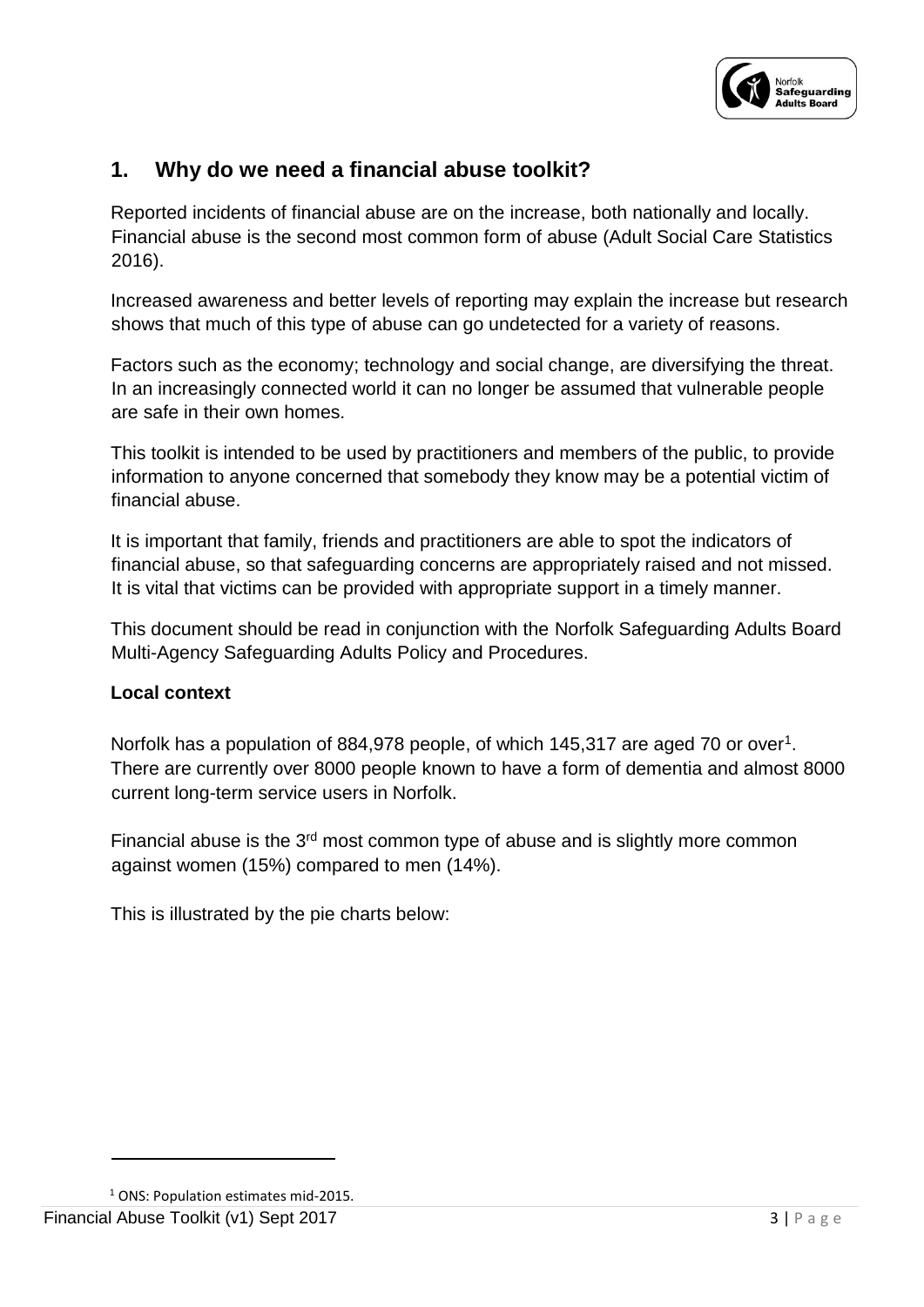



Given that 29.3% of properties in Norfolk have a single occupancy and 68% of recorded financial abuse cases occurred in people's homes; the risk of people susceptible to abuse is increased.

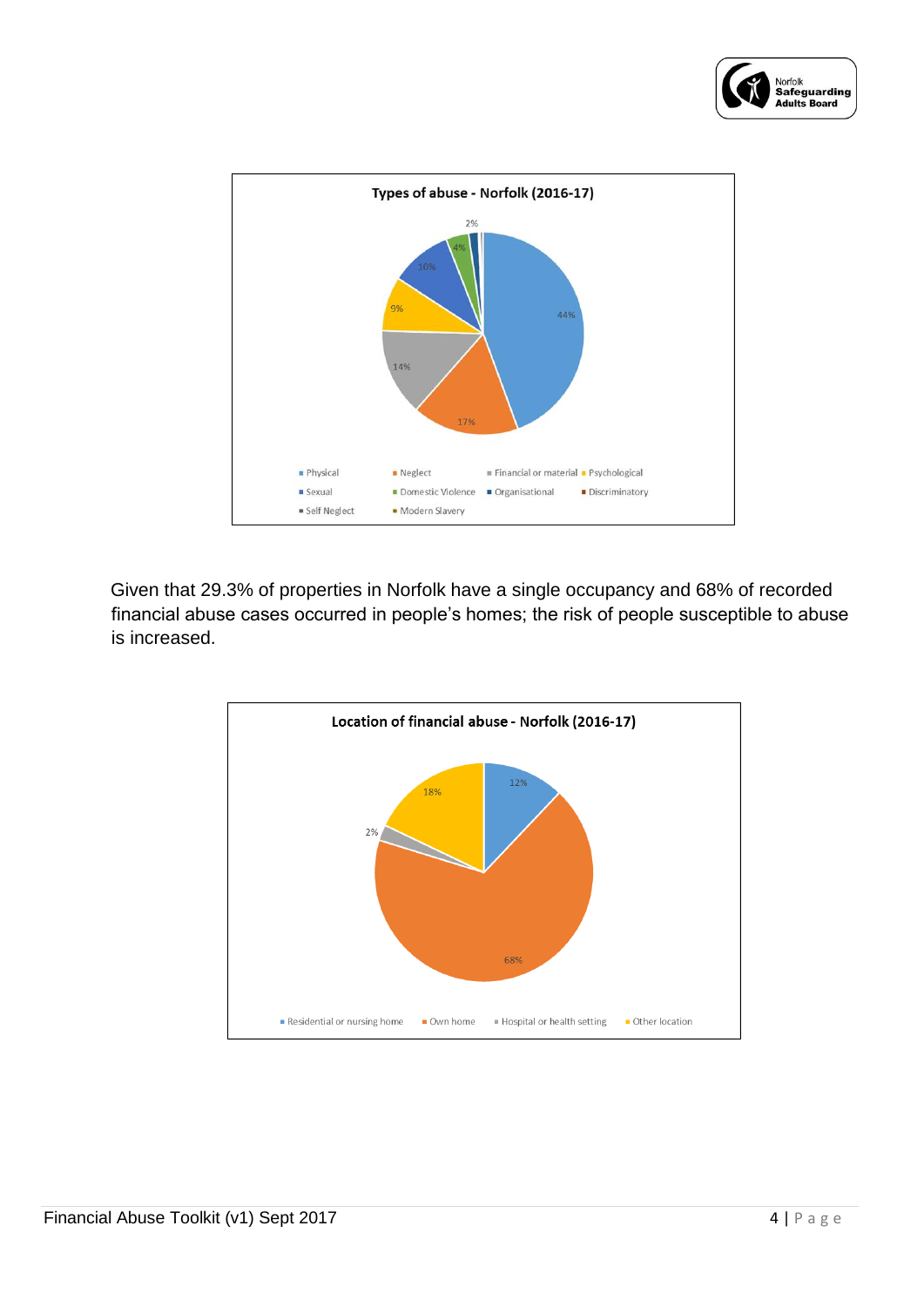



## **What is the purpose of the toolkit?**

While practitioners may be experienced in recognising adults at risk, they may lack the awareness and experience of certain types of financial abuse, especially more sophisticated forms of fraud. This can lead to people experiencing financial abuse not being provided with appropriate responses and safeguarding concerns not being raised.

The toolkit aims to provide practitioners with the information they need to respond appropriately to suspected cases of financial abuse.

## **2. What is financial abuse?**

Financial abuse is: *"The unauthorised and improper use of funds, property or any resources belonging to another individual*" (DH / Home Office, 2000).

It includes:

- theft, fraud and exploitation,
- coercion in relation to an adult's financial affairs or arrangements, including in in connection with wills, property, inheritance or financial transactions,
- misuse or misappropriation of property, assets, possessions, savings, capital or benefits
- internet scamming.

Davidson *et al*. (2015) found the most frequently cited definition of financial abuse of older people in research and literature is:

*The illegal or improper exploitation or use of funds or other resources of the older person.* (WHO, 2008, cited by Davidson *et al.*, 2015, p3)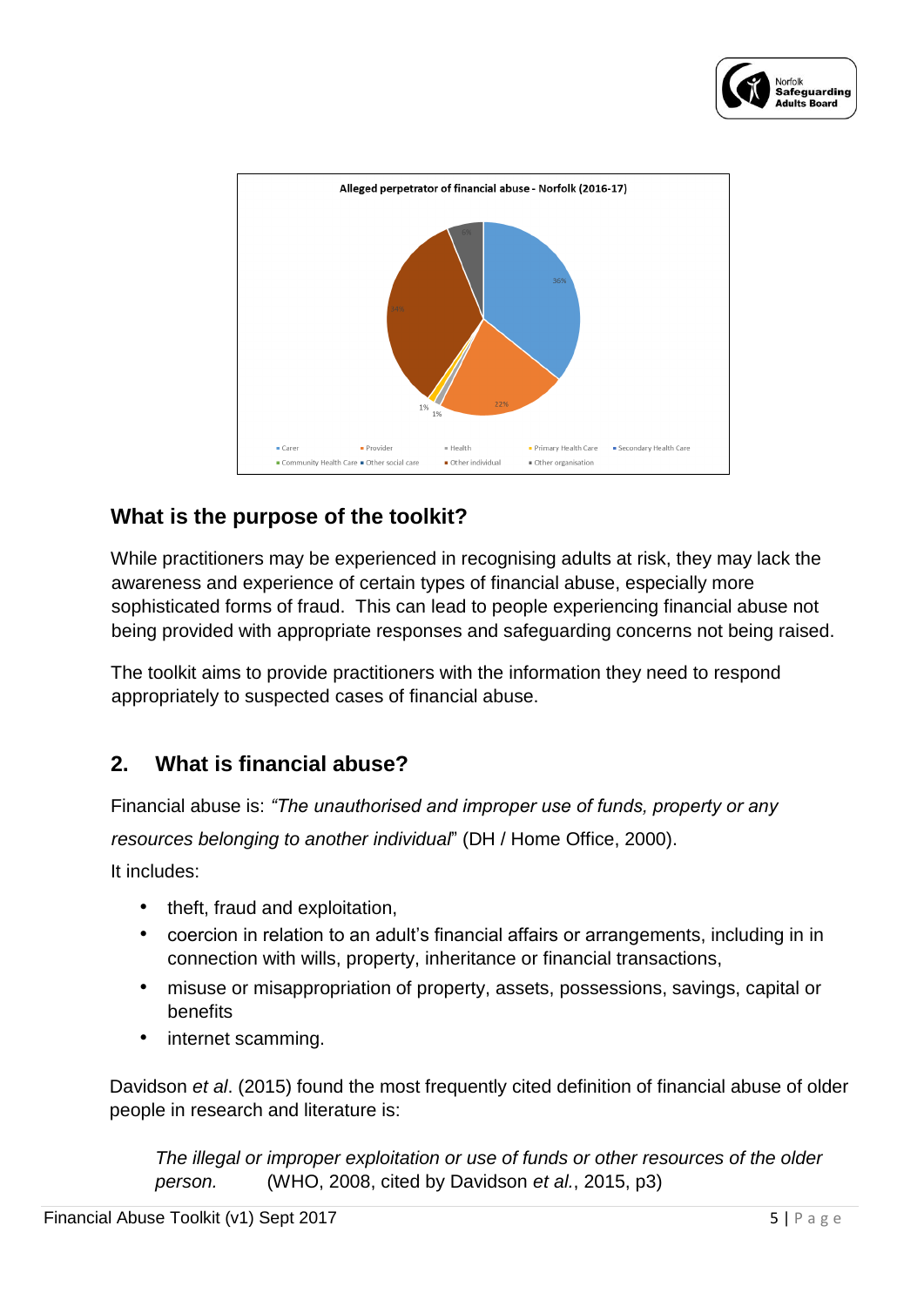

The Care Act 2014 and statutory guidance builds on safeguarding policy and brings financial abuse into focus, Lee and Baxter (2017).

The act defines financial and material abuse in s43 (3):

*"Abuse" includes financial abuse; and for that purpose "financial abuse" includes:*

- *(a) having money or other property stolen,*
- *(b) being defrauded,*
- *(c) being put under pressure in relation to money or other property, and*
- *(d) having money or other property misused.*

The statutory guidance (2016) states:

*Financial or material abuse include[s] theft, fraud, internet scamming, coercion in relation to an adult's financial affairs or arrangements, including in connection with wills, property, inheritance or financial transactions, the misuse or misappropriation of property, possessions or benefits*

(DH, 2016a, 14.17)

Financial abuse is the main form of abuse amongst adults and children at risk, according to the Office of Public Guardian. Financial abuse can occur in isolation, however, where there are other forms of abuse suspected there is likely to be financial abuse occurring as well. Although this is not always the case, everyone should be aware of this possibility.

## **3. Types of financial abuse**

Financial abuse may include:

- Theft i.e. money or possessions stolen, borrowed or withheld without permission
- Wrongfully controlling access to money or benefits
- Preventing someone buying goods, services or leisure activities
- Money being absorbed into a care home or household budget without the person's consent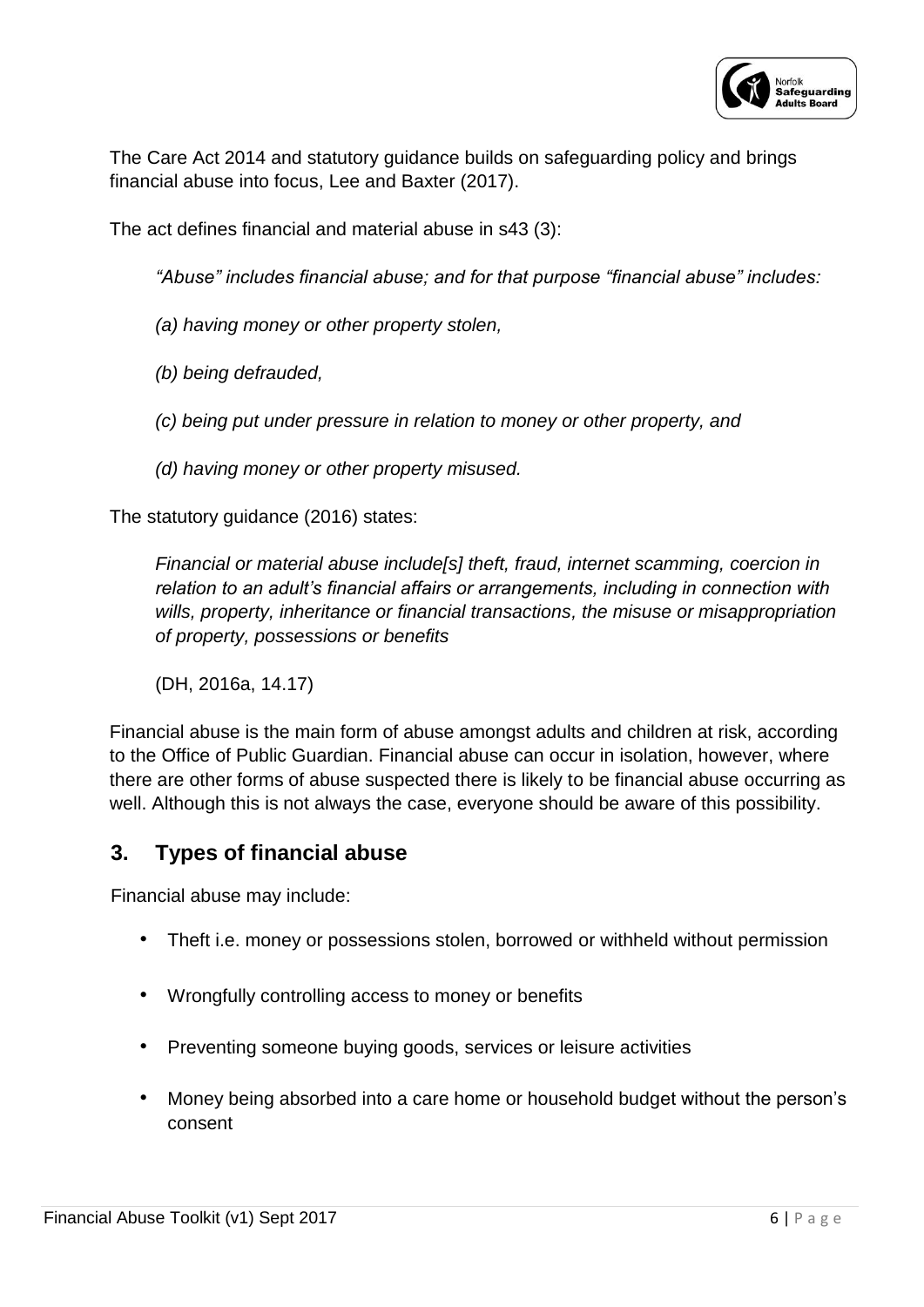

- Being deliberately overcharged for goods or services, or being asked to part with money under false pretences.
- Not providing the care (1 to 1 and shared hours) but charging the client
- Carrying out unnecessary work and/or overcharging
- Postal, telephone and internet scams where the person has interacted with someone and has lost money
- Unlicensed money lending (loan sharks) i.e. being offered a loan on very bad terms
- Staff or volunteers borrowing money, or accepting gifts or money from clients
- Misuse of a person's assets by professionals
- Altering ownership of property without consent
- Exerting undue influence to give away assets
- Pressure in connection with wills, property, inheritance, possessions or benefits
- Putting undue pressure on the person to accept lower-cost/lower quality services in order to preserve more financial resources to be passed to beneficiaries on death
- Misuse of powers of attorney.

#### **Types of financial misuse, abuse and fraud within the personal budget/direct payments system**

Financial misuse, abuse and fraud within the personal budget/direct payment system may include:

- The client and/or their representative exaggerating the clients' needs to increase their entitlement (misuse of the process)
- The client and/or their representative not declaring all their income or capital to reduce their client contribution (misuse of the process)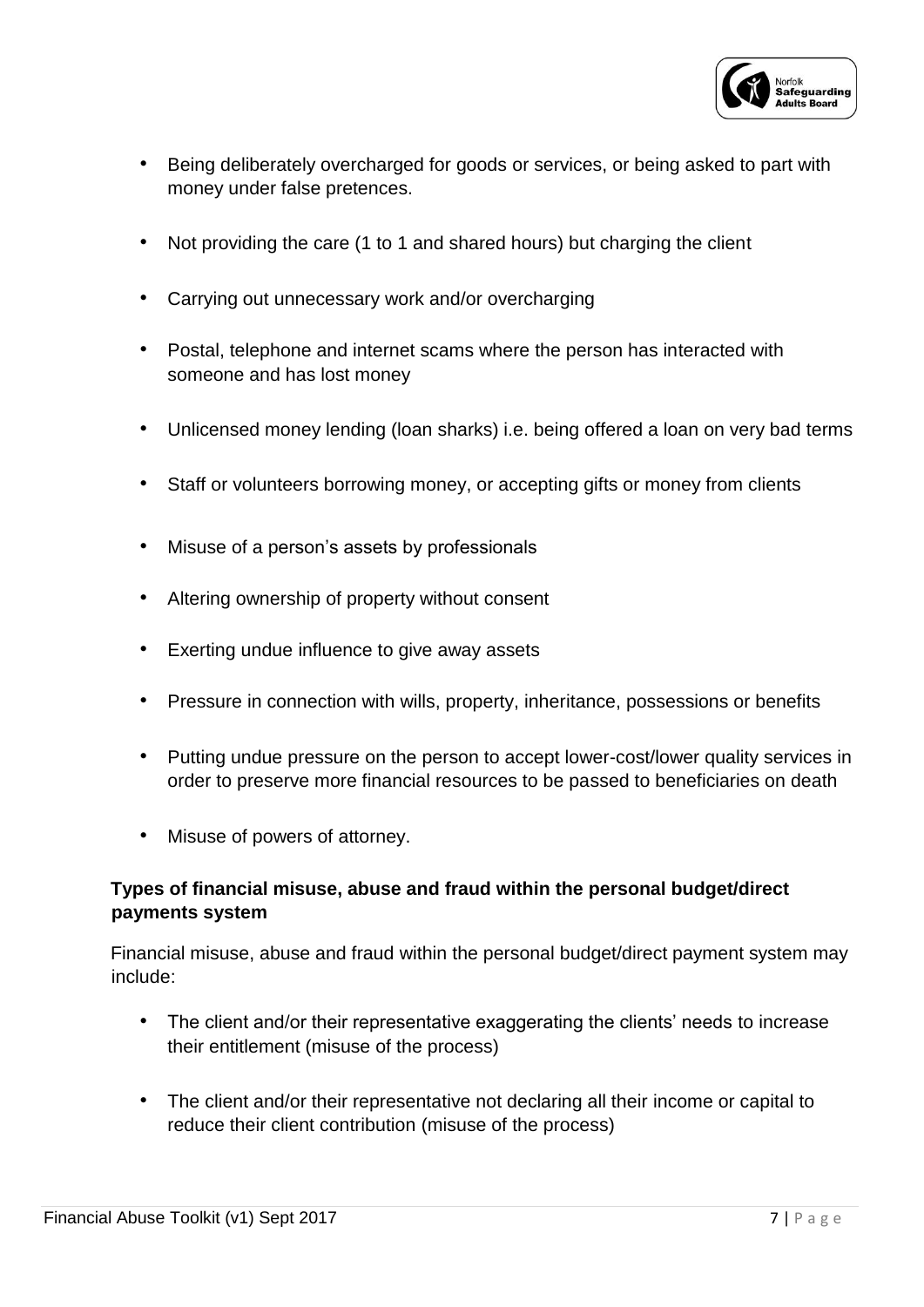

- The client and/or their representative using the direct payment for items not covered in the care plan (misuse of the process)
- The client and/or their representative not declaring a change in their financial circumstances which would affect their client contribution. (misuse of the process)
- A care provider (or personal assistant) charging for care which has not been delivered (adult abuse and possible crime)
- Third party who has control of the direct payment not using the payment for the benefit of the client (adult abuse and fraud)

## **4. Why is recognising financial abuse important?**

The impact of financial abuse should not be underestimated and can be every bit as significant as physical abuse.

Even small losses have the potential for significant impact when considered in context with a person's overall wealth/income and whether or not they have access to the right support.

The negative impact of financial abuse, regardless of the source, can leave people unsettled and without the confidence to live independently.

It can cause the person who previously did not have a need for social care services to deteriorate to the level at which they require services.

## **5. How does financial abuse affect someone?**

How does financial abuse affect someone?

A person may experience any of the following:

- Depression/anxiety
- Distress
- Anger
- Embarrassment/loss of self-esteem
- Self-blame decline in mental health
- Denial/fear
- Betrayal
- Stress
- Loss of confidence to live independently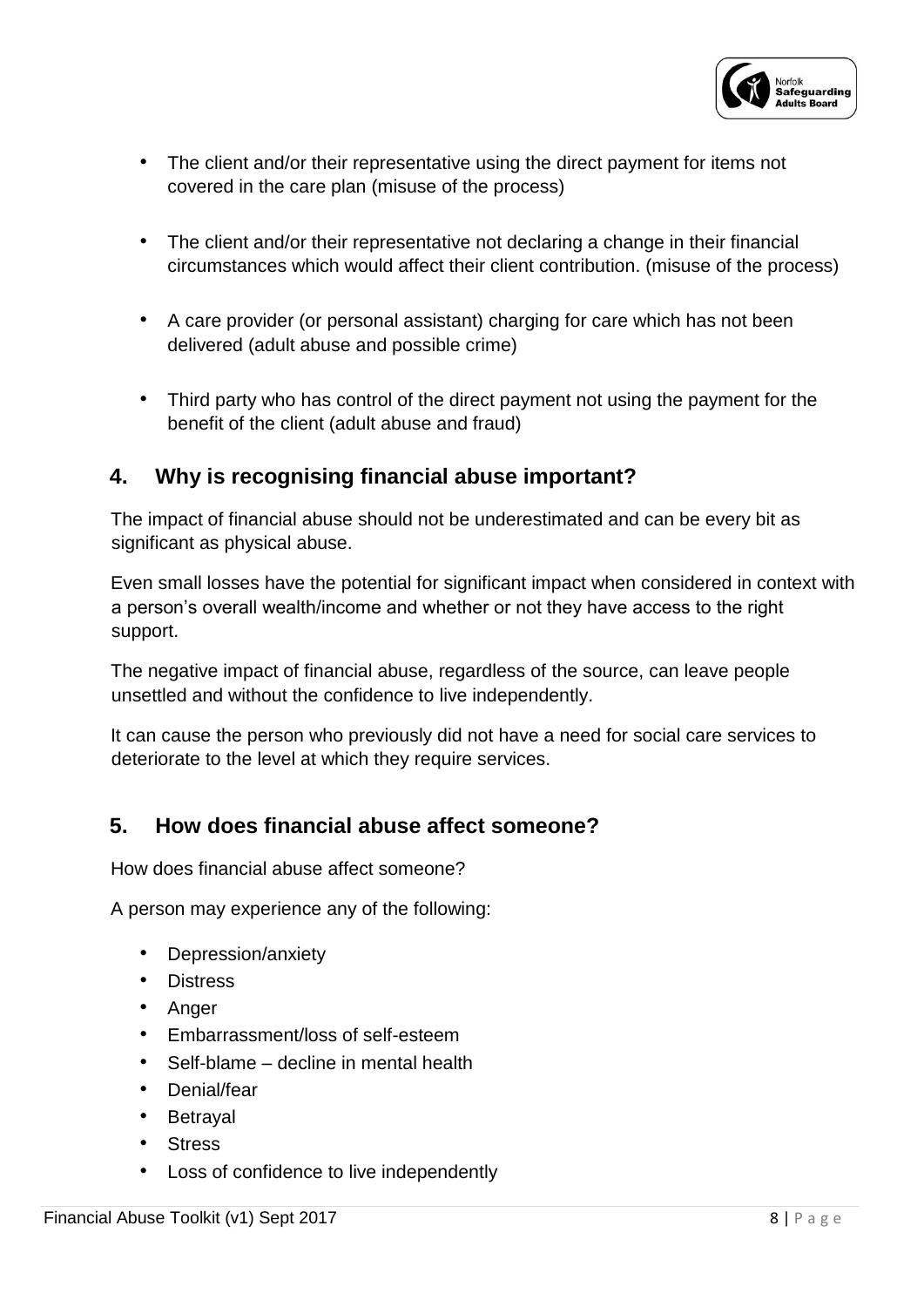

- Deterioration in physical health (leading to premature death)
- Social isolation
- More vulnerable to further exploitation
- Inability to replace lost savings due to lack of earning potential

## **6. Recognising someone at risk of financial abuse**

An adult at risk of financial abuse is likely to display one or more of the following:

- $\clubsuit$  The person is unable to manage their own finances due to lack of capacity or sufficient numeracy skills.
- $\cdot \cdot$  The person is dependent on another person or people to manage their money.
- $\cdot \cdot$  The person is dependent on others for all aspects of daily living, such as those who live in residential care.
- $\cdot \cdot$  The person is known to be isolated or is regarded as at risk within the community.
- $\clubsuit$  A person who is isolated or lives on their own may be more at risk of being exposed to financial pressure eg from salespersons, loan firms, rogue traders or bogus callers.
- $\mathbf{\hat{P}}$  The person is trusting or can be easily persuaded to act in ways not in their best interests.
- $\cdot \cdot$  The person is susceptible to emotional grooming.
- For older people in particular, potentially increased assets coupled with low-cost lifestyles and a lack of awareness of the modern world may make them more susceptible.

Note: While a person who lacks capacity may be considered to be more at risk of financial abuse, it should be remembered that someone with capacity can be equally susceptible. For example, it should not be assumed that if a person who has capacity makes a gift, then it cannot be regarded as theft. Coercion and undue influence, emotional grooming and predatory behaviours as well as the reasonableness of the transaction all need to be considered.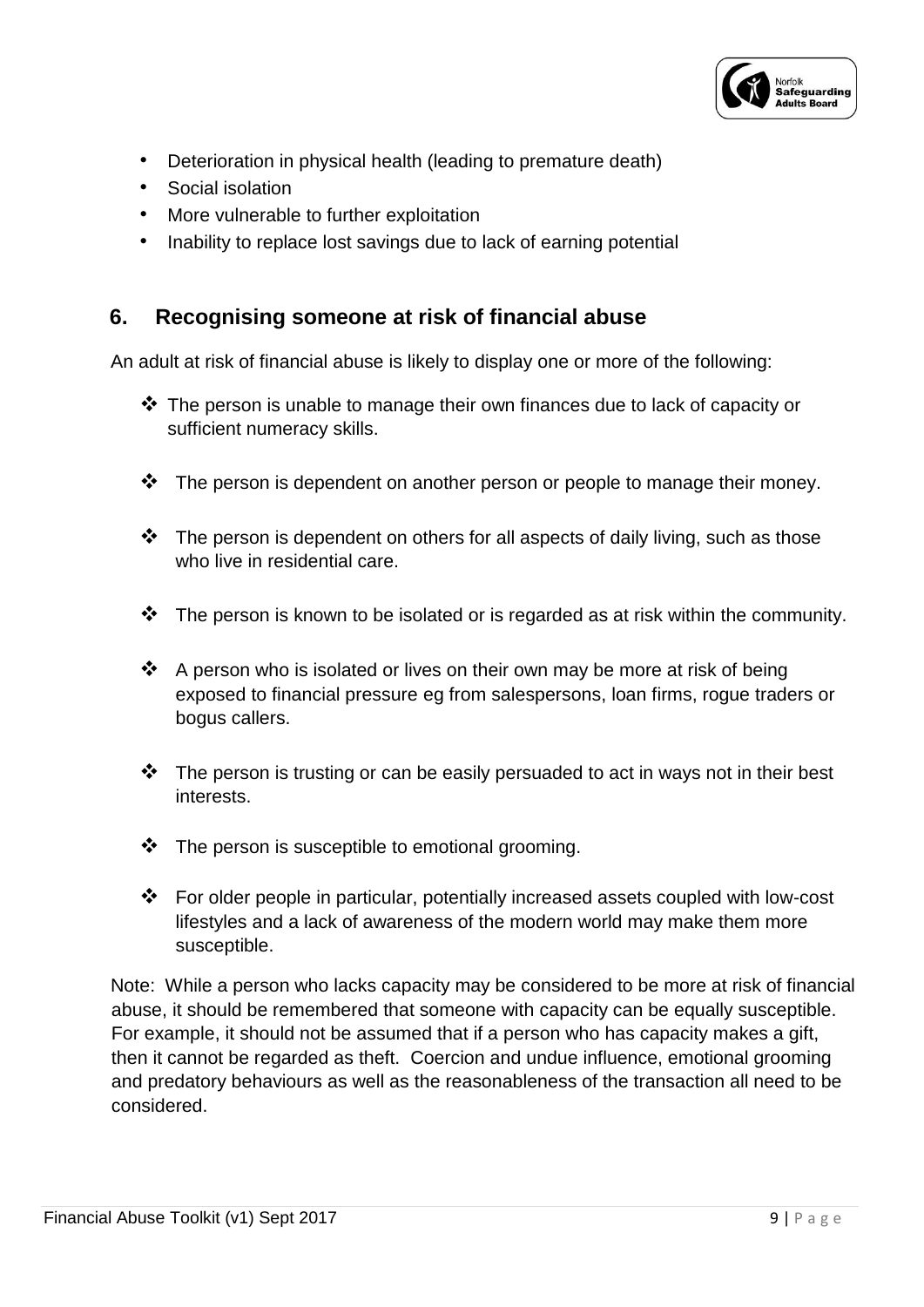

## **7. Who is likely to perpetrate financial abuse?**

Financial abuse is most frequently perpetrated by a person acting in a trusted capacity, for example, a family member or friends and neighbours or care workers/other professionals.

Examples include:

- $\div$  Staff in care establishments exploiting residents by gaining their trust and taking over their finances unlawfully
- Care providers invoicing for services not provided
- \* Powers of attorney exploiting their position by misappropriating funds
- \* Some families may have a view that the income of individual family members, including benefits for disabled adults, should be pooled into the family income
- $\cdot \cdot$  The person managing a direct payments account (which can include the client) engaging in false accounting through the forgery of accounting records/payslips, to allow money to be misappropriated.
- $\div$  Financial abuse more commonly perpetrated by a stranger includes mass marketing fraud, identity theft or rogue trading.

## **8. How can you recognise if someone is experiencing financial abuse?**

The list below includes a range of possible indicators. It should not be considered an exhaustive list.

- Unexplained withdrawals from a person's bank account. Cheque withdrawals to unknown businesses/persons
- \* An unexplained shortage of money, despite an adequate income or immediately following benefit day
- $\div$  Unpaid or a sudden inability to pay bills
- Payment of client contribution suddenly stops
- ❖ Disparity between assets and satisfactory living conditions
- $\div$  The person lacks belongings or services which they can clearly afford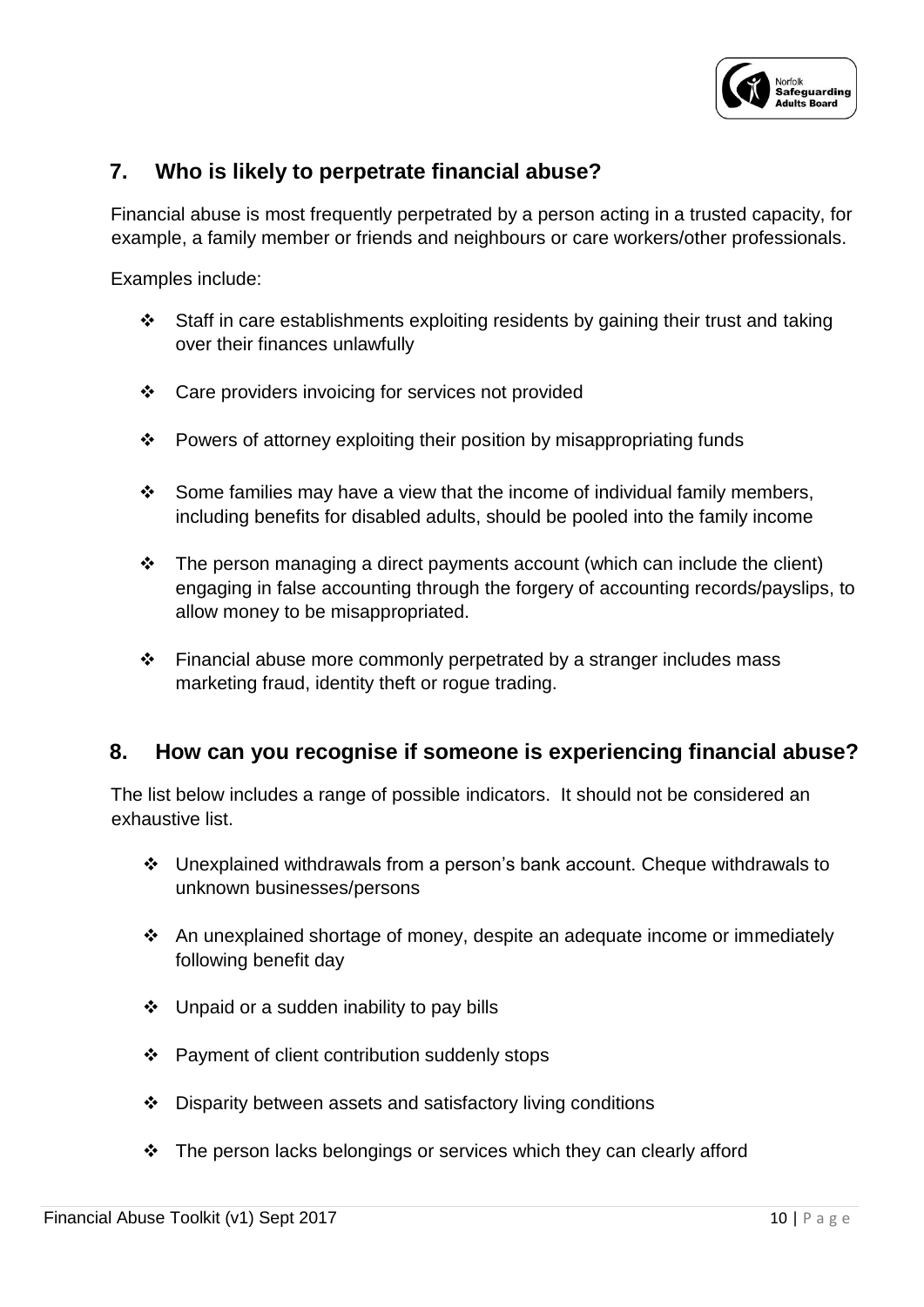

- \* Reluctance on the part of family, friends or the person controlling funds to pay for replacement clothes or furniture
- $\div$  Items purchased which are not appropriate for the person
- Home improvements or repairs that are 'out of fashion' with the person's lifestyle or are 'worrying' the person or staff
- Loans or credit being taken out by a person in circumstances that give cause for concern, such as the age of the person taking out the loan and the alleged reason for the loan
- \* Pressure by family members and other people to sign over assets or alter a wills
- ❖ Recent change of deeds or title of house
- $\div$  A person's inability to explain what is happening to their own income
- $\div$  The disappearance of bank statements, other documents or valuables, including jewellery
- \* Carer asking only financial questions of the worker, does not ask questions about care
- Large volumes of 'junk' mail
- $\div$  Lack of records within a care home or supporting living accommodation, such as time sheets, invoices, receipts etc.

#### **9. What to do if you suspect financial abuse**

In Norfolk, the safeguarding process is made up four stages, as follows:

| Stage One:   | Ring 0344 800 8020 to make a safeguarding referral                                |
|--------------|-----------------------------------------------------------------------------------|
| Stage Two:   | Strategy discussion held between multi-agency professionals to<br>plan next steps |
| Stage Three: | Enquiry or social care assessment if not s42 enquiry                              |
| Stage Four:  | Enquiry outcome/review of social care assessment                                  |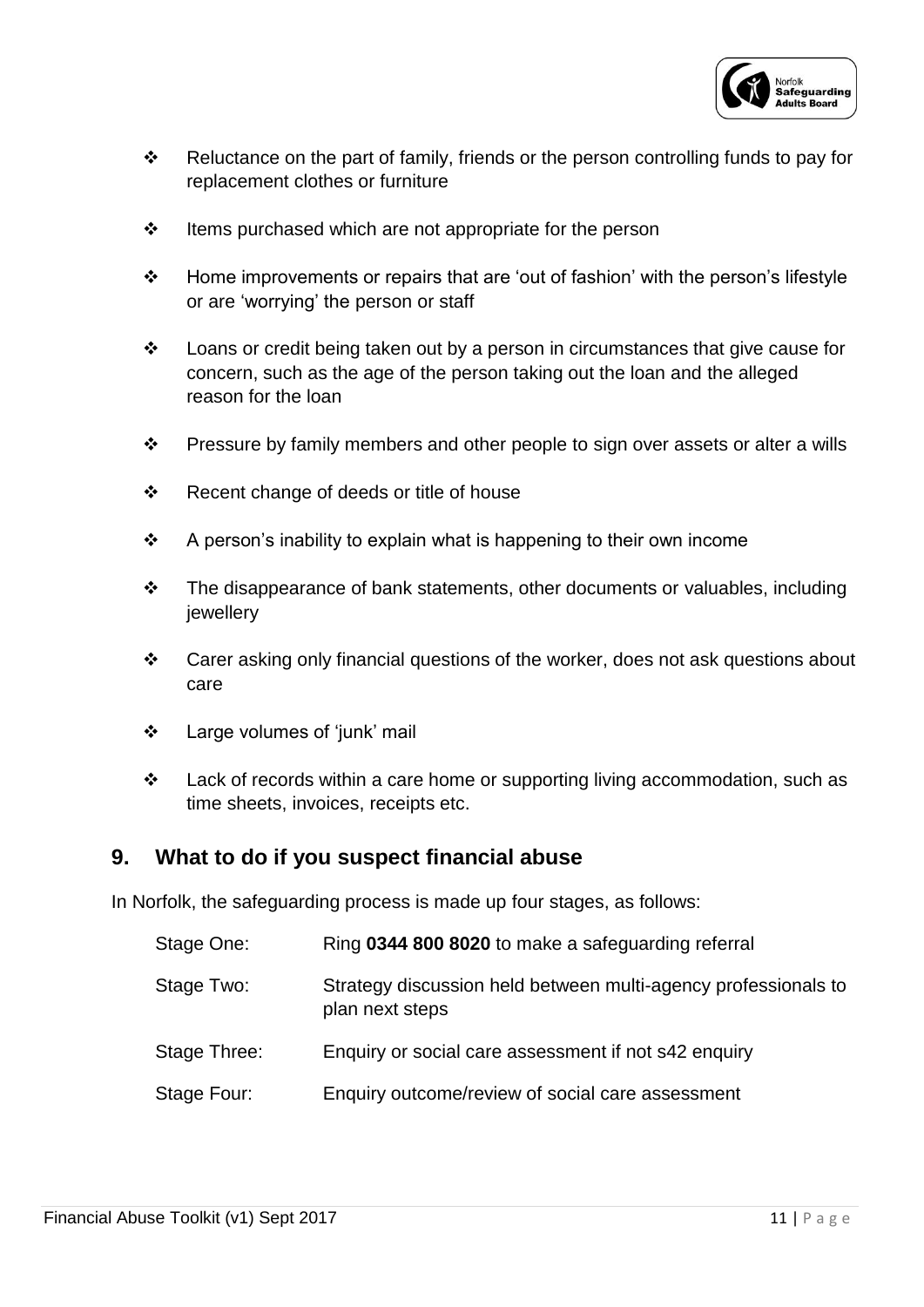

To raise an alert regarding potential financial abuse, Norfolk County Council should be contacted on **0344 800 8020**, and press option 1 and then option 2.

Please note: you will speak to a member of the Social Care Centre of Expertise (SCCE) who will take the referral details. This call is not with Multi-Agency Safeguarding Hub (MASH).

An alert is the raising of a concern, suspicion or allegation of potential abuse with an appropriate person. A concern, suspicion or allegation of abuse may have arisen from:

- $\triangleleft$  A direct disclosure by an adult at risk
- ❖ A complaint or expression of concern by someone else
- An observation of abusive behaviour or an observation of the indicators of possible abuse

Once an alert has been received by Norfolk County Council, the responsible team needs to consider whether the concerns identified in the alert should be investigated under the safeguarding adults procedures.

The referral stage involves:

- $\div$  Establishing the wishes and best interests of the person at risk
- Gathering information about the allegations/concerns
- $\div$  Ensuring the person at risk is protected from further harm
- $\div$  Deciding whether the concern/allegation requires an investigation for which a strategy discussion/meeting would be required.

Where the decision has been made that the concerns meet the threshold for intervention under safeguarding procedures, the responsible team will ensure that a strategy discussion or meeting takes place. The strategy discussion or meeting enables the responsible team to share the nature of the risk and identify options for safeguarding and that a safeguarding response is planned with the person and key agencies with duties or powers to act.

The purpose of a safeguarding adults investigation is to establish:

- $\cdot \cdot$  Whether abuse/crime occurred and the surrounding circumstances
- $\cdot \cdot$  The ongoing risks to the adult at risk or others identified to be at risk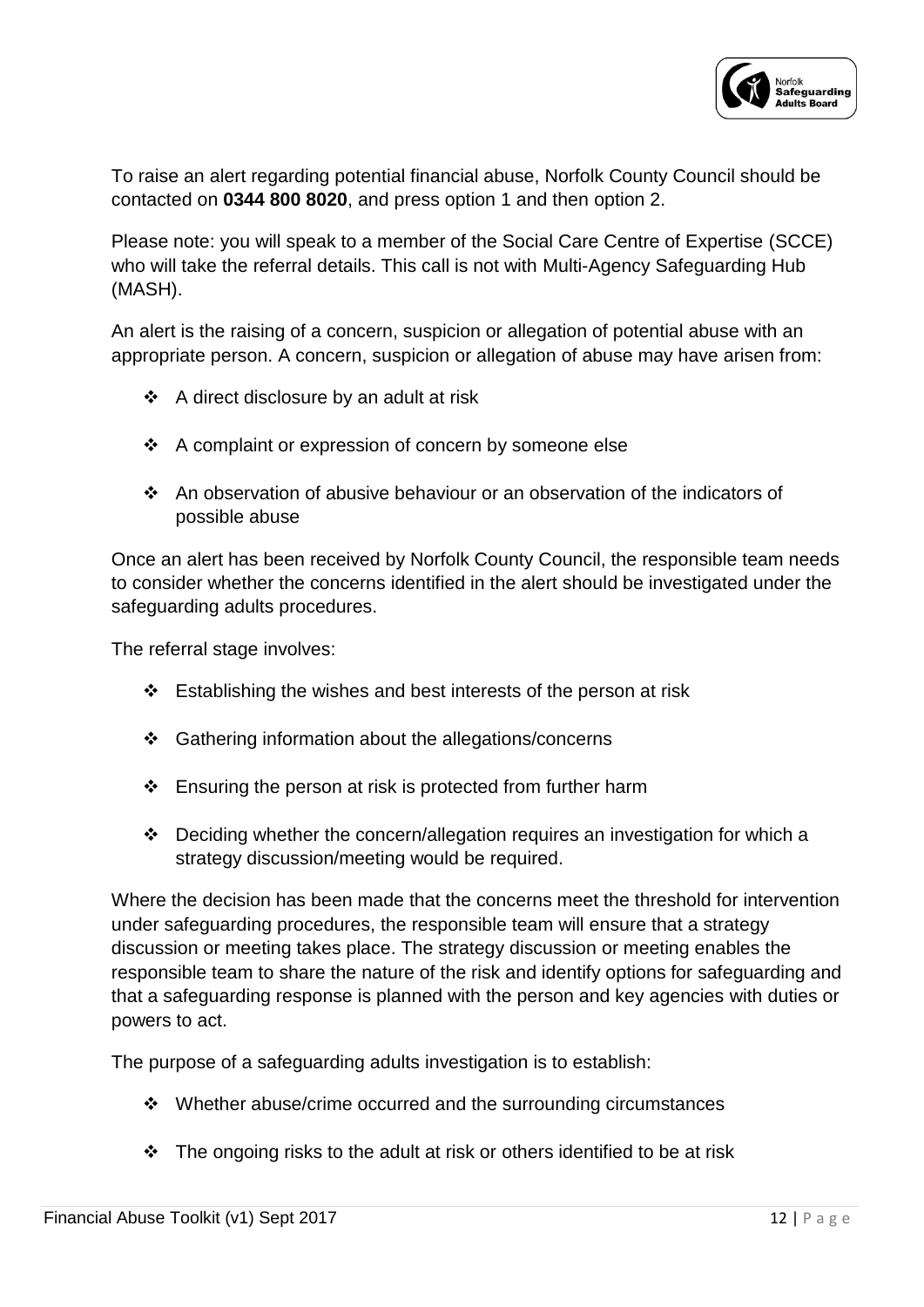

- Any immediate action to prevent further abuse
- $\div$  The level of understanding of the risk by the adult at risk
- Whether disciplinary action may be required on the part of the employer

The purpose of review is:

- $\cdot \cdot$  To consider the findings and outcomes of the investigation/ assessment
- $\div$  To assess ongoing risk
- To produce or revise a protection plan
- $\cdot \cdot$  To ascertain whether the adult at risk is satisfied with the outcome of the investigation

The purpose of the review is to ensure that the actions agreed in the protection plan have been implemented, the risk is being managed and to decide whether further actions are required. In some circumstances, more than one review meeting will be required within the safeguarding procedures.

## **10. Agencies who can help**

See Appendix A for a list agencies who can help.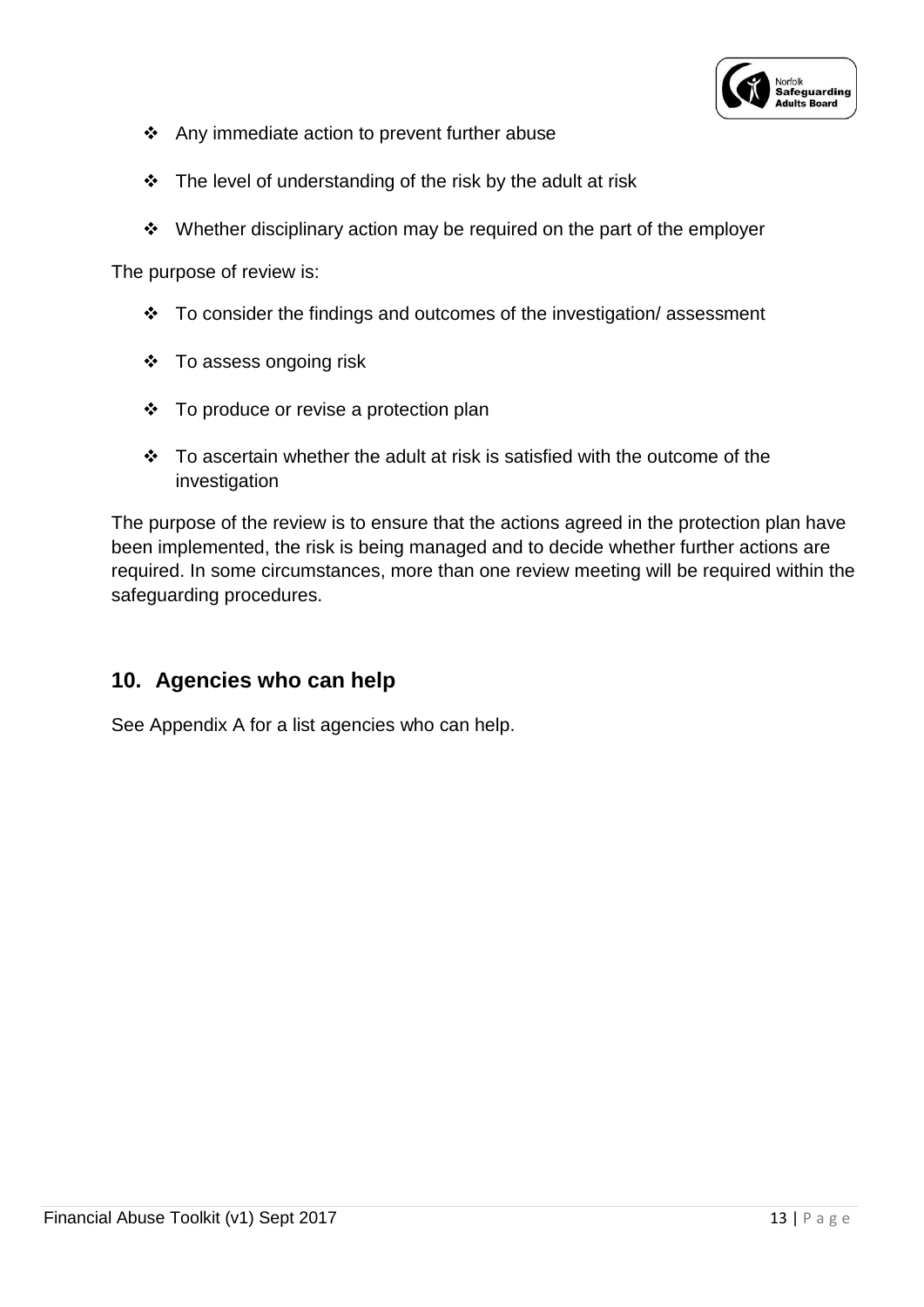

## **References:**

Adult Social Care Statistics NHS Digital (2016) *Safeguarding Adults Annual Report, England 2015-16 Experimental Statistics.* Health and Social Care Information Centre. Available from: [https://www.gov.uk/government/statistics/safeguarding-adults-2015-to-](https://www.gov.uk/government/statistics/safeguarding-adults-2015-to-2016-experimental-statistics)[2016-experimental-statistics](https://www.gov.uk/government/statistics/safeguarding-adults-2015-to-2016-experimental-statistics)

Davidson, S., Rossall, P. and Hart, S. (2015) *Financial Abuse Evidence Review.* Age UK Research.

Department of Health (DH/Home Office, 2000) *No Secrets*. London: DH

Department of Health (2016) *Care and Support Statutory Guidance Issued under the Care Act 2014.*

Lee, S, Baxter L. *Adult safeguarding and financial abuse from scams* in Fenge L-A, Lee S, Brown, K. (eds) Safeguarding Adults Scamming and Mental Capacity. London; Sage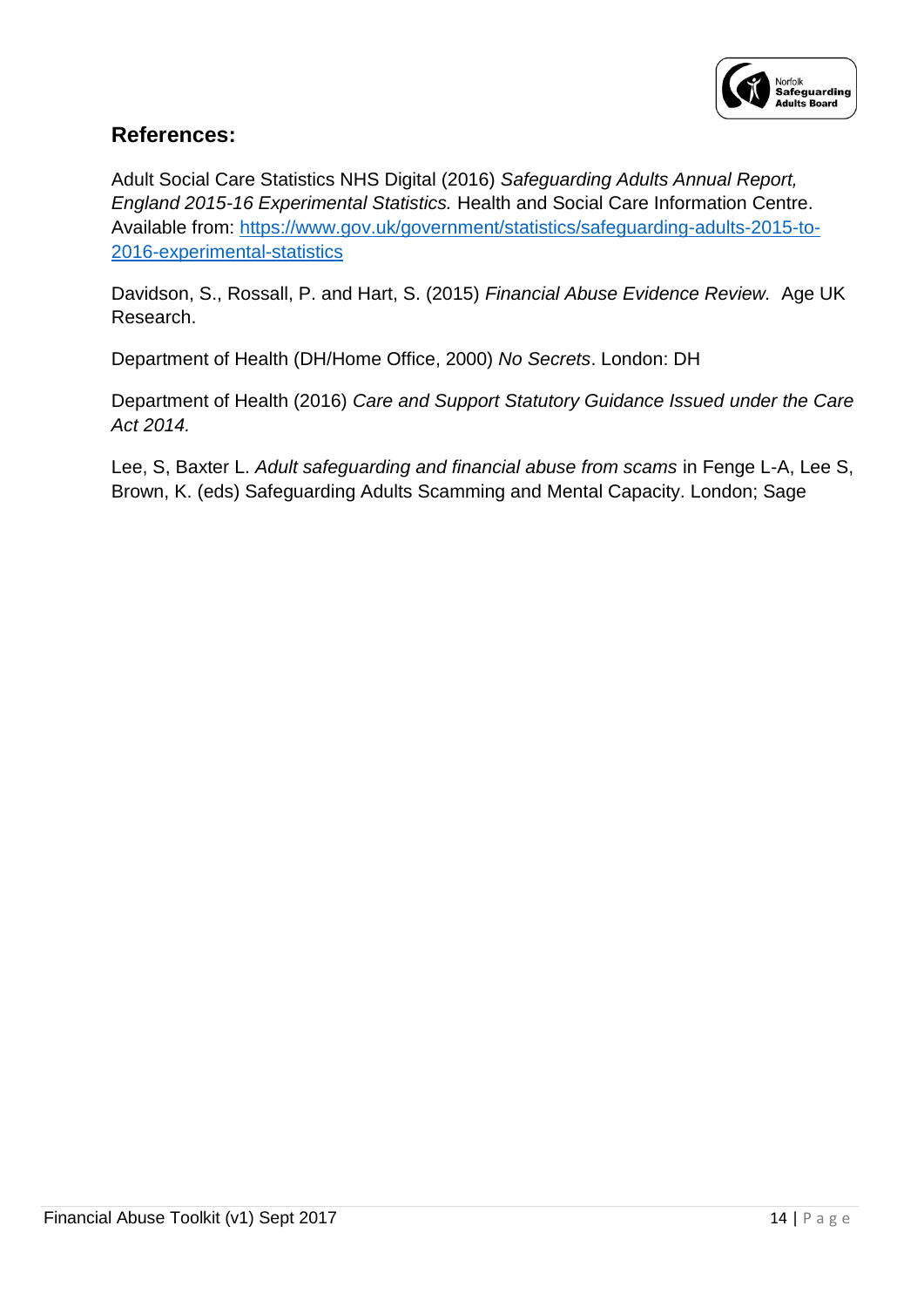#### **Trading Standards**

Trading Standards can help to protect against financial abuse by:

- $\div$  Providing information and advice on how the adult at risk can protect themselves from being deceived in relation to doorstep crime; rogue traders and mass marketing scams eg lottery, postal or internet scams
- Setting up 'No Cold Calling' zones
- Providing door stickers free of charge to any resident in Norfolk
- Providing information on call-blocker devices for people who are bothered by nuisance or scam phone calls. The majority of residents will have to buy their own but Trading Standards may be able to provide devices for the most serious cases and where the victim is unable to finance the device themselves.
- ❖ Supporting known scam victims through home visits if required
- Providing Friends Against Scams sessions raising awareness by providing information about scams and those who fall victim to them. [www.norfolk.gov.uk/friendsagainstscams](http://www.norfolk.gov.uk/friendsagainstscams)

If family, friends or professionals are concerned that a person is being scammed by postal frauds, then a mail re-direction may be appropriate so that a nominated person can filter the scam mail out. This action would require the person's consent as the re-direction is a chargeable service from the Royal Mail.

**Illegal Money Lending Team** – To help support those who are suffering from loan sharks. The team will provide support both to the victim and to the staff member supporting the victim and will prosecute the loan shark. All information is treated in confidence and if preferred the person can remain anonymous. The 24 hour helpline number is 0300 555 2222.

#### **Norfolk Police**

Where a practitioner is making enquiries regarding financial abuse and suspects that a crime may have been committed, this should be reported to Norfolk Police. The force provides an integrated service with other partners in the county Multi Agency Safeguarding Hub (MASH), where it commits resources to review and discuss referrals with partners.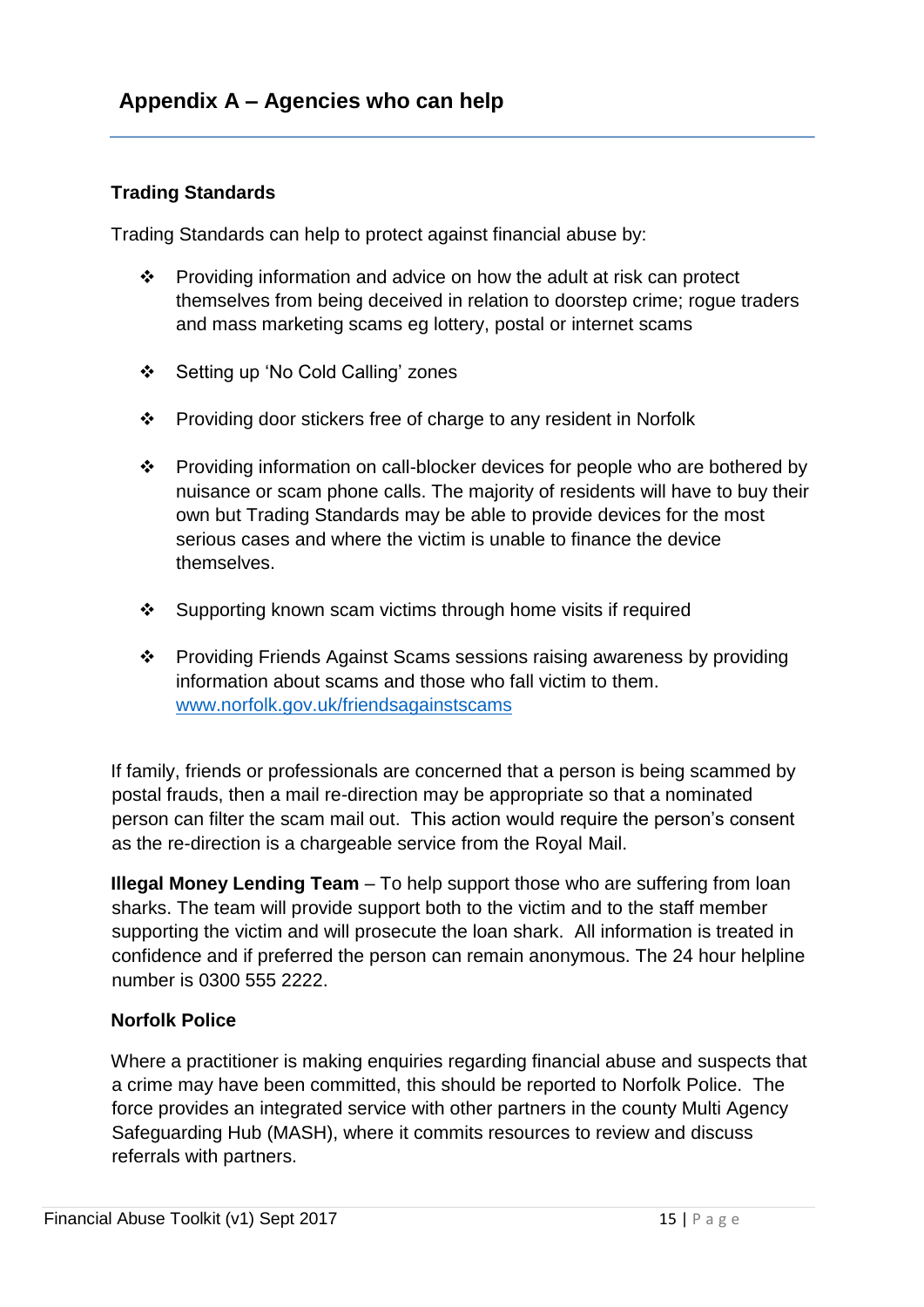Norfolk Constabulary's role is not purely focused on the identification of criminal offences, but also identifying risk and safeguarding opportunities.

This work is undertaken with colleagues in adult social care and a range of health representatives to offer support to those adults who find themselves in need across the county.

Once a referral has been reviewed by the MASH, it may be allocated for further investigation by the Adult Abuse Investigation Unit (AAIU). The AAIU will review the information and determine whether there is evidence to suggest that a criminal offence has been committed and whether Norfolk police should lead the investigation.

Norfolk police should be notified by following the procedure outlined in the NSAB Norfolk Multi-Agency Safeguarding Adults Procedures.

## **NHS Counter Fraud Team**

Where a practitioner has concerns that NHS funds are being defrauded or misused they can report their concerns by either calling 0800 028 4060 or by visiting [www.reportnhsfraud.nhs.uk](http://www.reportnhsfraud.nhs.uk/) [a](http://www.reportnhsfraud.nhs.uk/)nd completing an online reporting form

#### **Office of the Public Guardian**

The Office of the Public Guardian (OPG) protects people in England and Wales who may not have the mental capacity to make certain decisions for themselves, such as about their health and finance.

They also help people plan ahead for someone to make certain important decisions for them, should they become unable to do so because they lack mental capacity.

They support the Public Guardian in carrying out the legal functions of the Mental [Capacity Act 2005.](http://www.legislation.gov.uk/ukpga/2005/9/contents)

They are responsible for:

- taking action where there are concerns about an attorney or deputy
- registering [lasting and enduring powers of attorney,](https://www.gov.uk/power-of-attorney/overview) so that people can choose who they want to make decisions for them
- maintaining the public register of deputies and people who have been given lasting and enduring powers of attorney
- supervising deputies appointed by the [Court of Protection,](https://www.gov.uk/court-of-protection) and making sure they carry out their work in line with [Mental Capacity](http://www.legislation.gov.uk/ukpga/2005/9/contents) [Act](http://www.legislation.gov.uk/ukpga/2005/9/contents)
- looking into reports of abuse against registered attorneys or deputies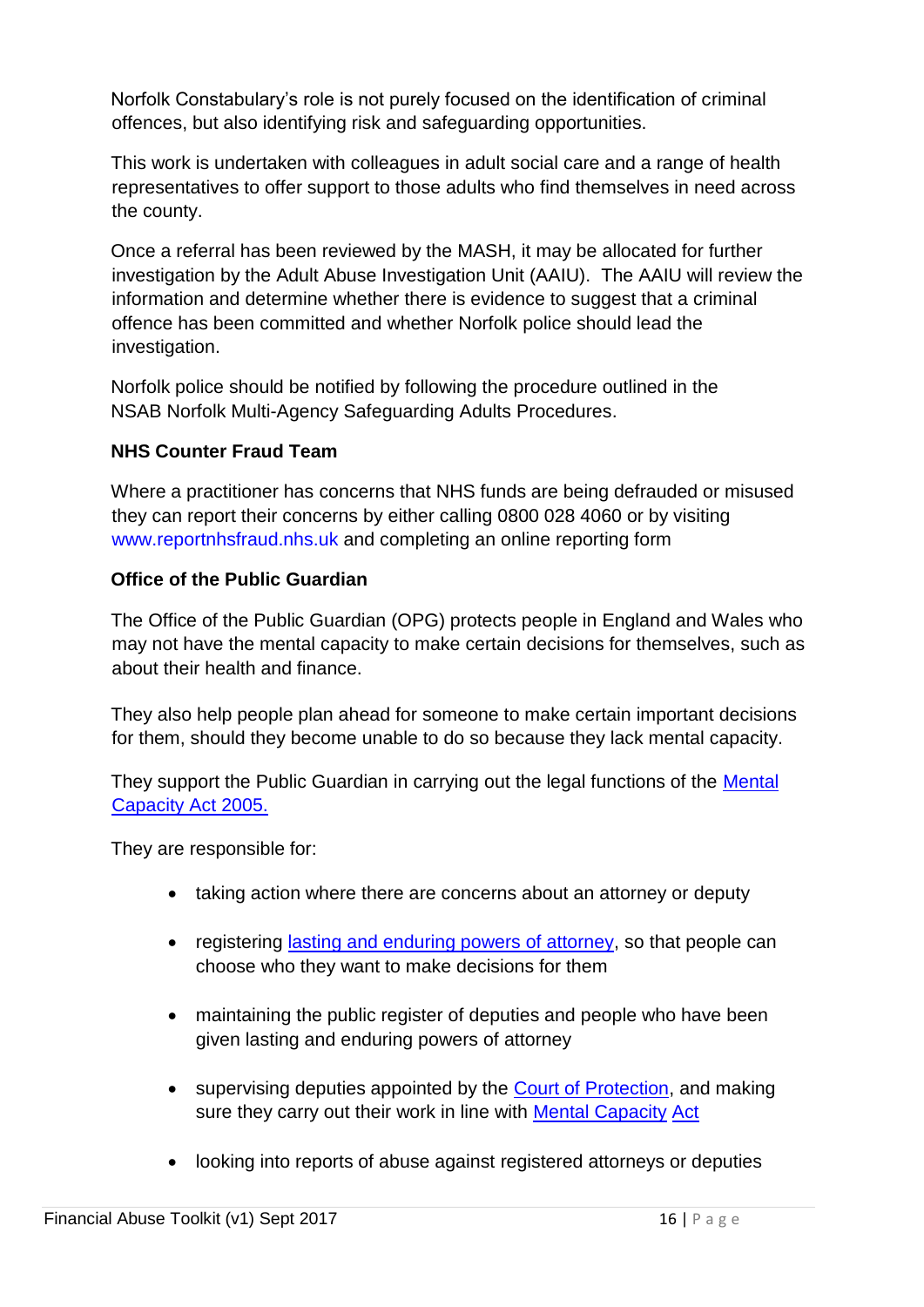Contact the [Office of the Public Guardian](https://www.gov.uk/office-of-public-guardian) if you have concerns about an attorney or a deputy, eg the misuse of money or decisions that aren't in the best interests of the person they're responsible for.

#### **Office of the Public Guardian**

opg.safeguardingunit@publicguardian.gsi.gov.uk Telephone: 0300 456 0300 Textphone: 0115 934 2778 Monday to Friday, 9am to 5pm except Wednesday, 10am to 5pm

The Office of the Public Guardian can help if there is a:

- registered [lasting power of attorney](https://www.gov.uk/power-of-attorney)
- registered [enduring power of attorney](https://www.gov.uk/enduring-power-attorney-duties)
- [deputy](https://www.gov.uk/become-deputy) appointed by the Court of Protection

#### **Court of Protection**

The Court of Protection makes decisions on applications which involve people who lack mental capacity.

You can contact the court if you have a query about an application:

- that deals with someone's [personal welfare](http://hmctsformfinder.justice.gov.uk/HMCTS/GetLeaflet.do?court_leaflets_id=2775)
- [to become a deputy](https://www.gov.uk/become-deputy) [o](https://www.gov.uk/become-deputy)r change an existing deputy order
- concerning [deprivation of liberty](http://www.judiciary.gov.uk/publications/10aa-deprivation-of-liberty/)
- [to sell jointly owned property](http://hmctsformfinder.justice.gov.uk/HMCTS/GetLeaflet.do?court_leaflets_id=2773)
- [to make a statutory will or gift](http://hmctsformfinder.justice.gov.uk/HMCTS/GetLeaflet.do?court_leaflets_id=2779)
- to cancel an [enduring power of attorney](https://www.gov.uk/use-or-cancel-an-enduring-power-of-attorney)
- [to object to a lasting power of attorney](https://www.gov.uk/object-registration)

The HM Courts and Tribunal's website has:

- [guidance on making applications](http://hmctsformfinder.justice.gov.uk/courtfinder/forms/cop042-eng.pdf)
- [a full list of application forms](http://hmctsformfinder.justice.gov.uk/HMCTS/GetForms.do?court_forms_category=court_of_protection)

#### **Court of Protection**

courtofprotectionenquiries@hmcts.gsi.gov.uk Telephone: 0300 456 4600 Monday to Friday, 9am to 5pm

You can also [write to the Court of Protection or visit the public counter.](https://courttribunalfinder.service.gov.uk/courts/court-of-protection)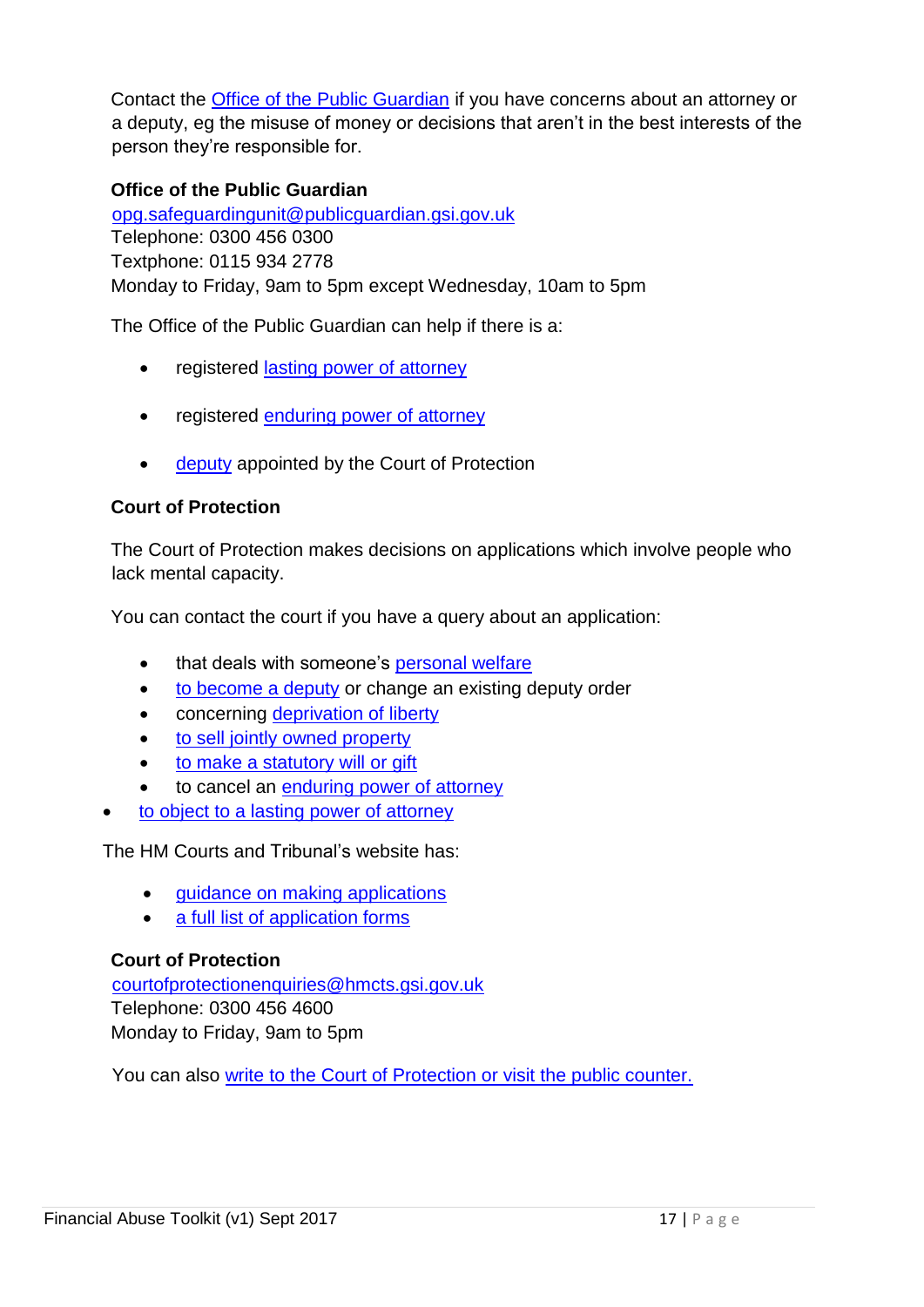#### **Emergency applications**

Contact the Court of Protection if there's a situation that needs an urgent decision, eg when you want to stop someone who lacks mental capacity being removed from where they live. Ask to speak to the urgent business officer when you call.

#### **Emergency applications**

Telephone: 0300 456 4600 Monday to Friday, 10am to 4pm [Find out about call charges](https://www.gov.uk/call-charges)

**Out-of-hours emergency applications** Telephone: 020 7947 6000 [Find out about call charges](https://www.gov.uk/call-charges)

#### **Department for Work and Pensions**

The Department for Work and Pensions and HM Revenue and Customs administer a number of benefits and tax credits to people across England, Scotland and Wales.

#### **Become an appointee for someone claiming benefits**

You can apply for the right to deal with the benefits of someone who can't manage their own affairs because they're mentally incapable or severely disabled.

Only one appointee can act on behalf of someone who is entitled to benefits (the claimant) from the Department for Work and Pensions (DWP).

An appointee can be:

- an individual, eg a friend or relative
- an organisation or representative of an organisation, eg a solicitor or local council

#### **Appointee's responsibilities**

As an appointee you're responsible for making and maintaining any benefit claims.

You must:

- sign the benefit claim form
- tell the benefit office about any changes which affect how much the claimant gets
- spend the benefit (which is paid directly to you) in the claimant's best interests
- tell the benefit office if you stop being the appointee eg, the claimant can now manage their own affairs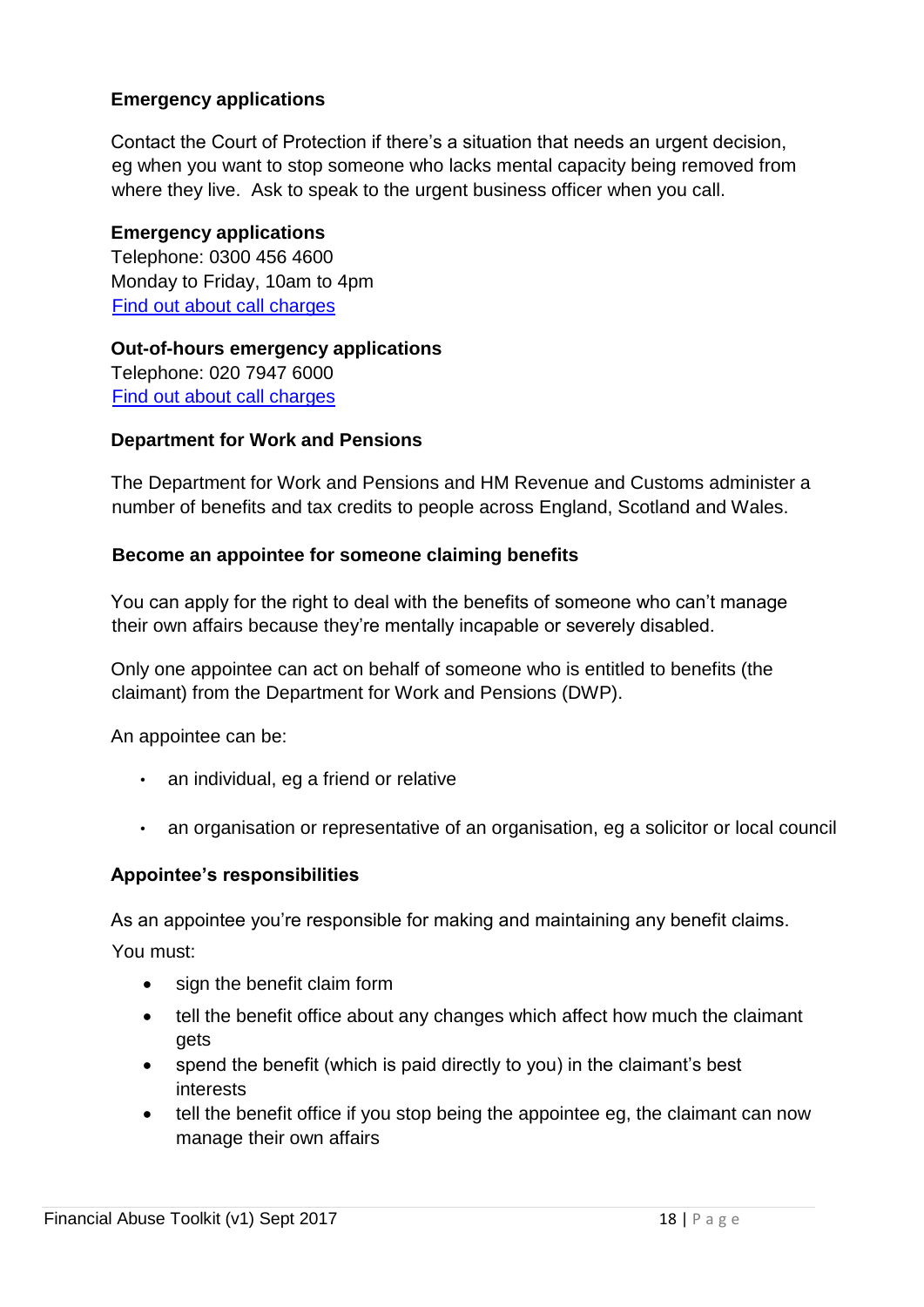If the benefit is overpaid or misused, depending on the circumstances, you could be held responsible.

The DWP has made it clear that where an appointee is acting for a person who lack capacity then they must act in that person's best interest this includes:

- paying their fees for a nursing or care home or carer. This includes the fees for social care services such as residence in a care home or support in their own home
- towards meeting everyday living costs
- However, if they are in a nursing or care home, you must ensure that the specified amount of personal allowance is paid over each week for the benefit of the person named in Part 1.

#### **Apply to become an appointee**

Who you phone to apply to depends on the benefit:

- Attendance Allowance contact the [Attendance Allowance helpline](https://www.gov.uk/disability-benefits-helpline)
- • [Disability Living Allowance](https://www.gov.uk/disability-benefits-helpline) contact th[e](https://www.gov.uk/disability-benefits-helpline) Disability Living Allowance helpline
- State Pension contact your local [pension centre](https://www.gov.uk/find-pension-centre)
- Personal Independence Payment (PIP) contact the [PIP helpl](https://www.gov.uk/pip/how-to-claim)ine
- all other benefits contact [Jobcentre Plus](https://www.gov.uk/contact-jobcentre-plus)

There's a different process for [tax credits.](https://www.gov.uk/getting-help-with-your-tax-credits-claim/appointees)

#### **Next steps**

- 1. DWP arranges to visit the claimant to assess if an appointee is needed.
- 2. DWP interviews you to make sure you're a suitable appointee.
- 3. During the interview, you and the interviewer fill out an appointee application form (Form BF56)
- 4. If DWP agrees with the application you'll be sent Form BF57 (confirming you've been formally appointed to act for the claimant). You're not the appointee until this happens.

Once you're authorised, DWP will monitor the situation to make sure it's still suitable for you and the claimant.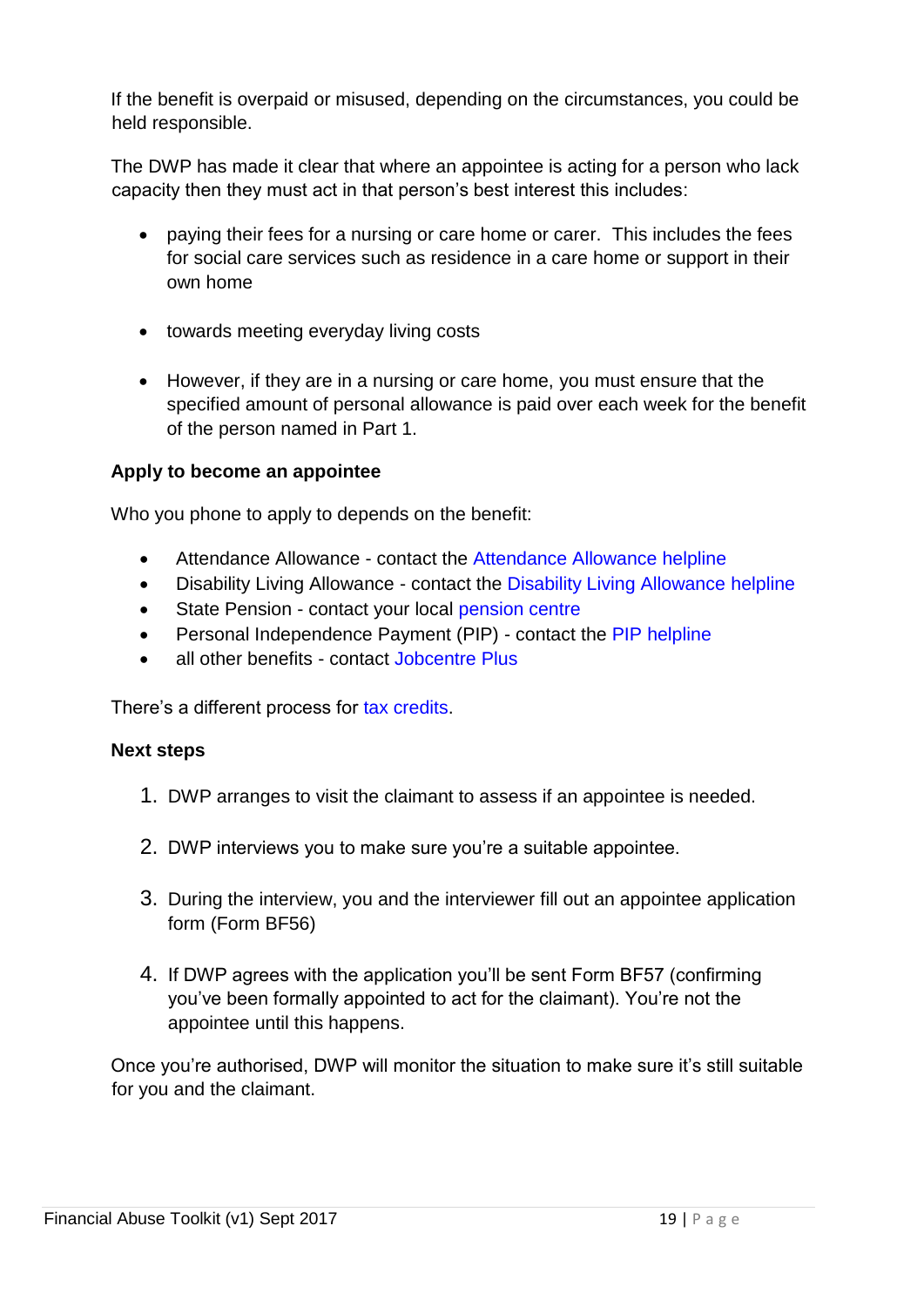#### **Stop being an appointee**

Contact DWP immediately if you want to stop being an appointee. Phone the benefit office that deals with the claim - the number will be on any letters they've sent you.

Your appointment can be stopped if:

- you don't act properly under the terms of the appointment
- the claimant is clearly able to manage their own benefits
- you become incapable yourself let DWP know immediately

Read the ['Guide to appointees, agents, attorneys and deputies'.](http://www.dwp.gov.uk/publications/specialist-guides/agents-appointees-attorneys)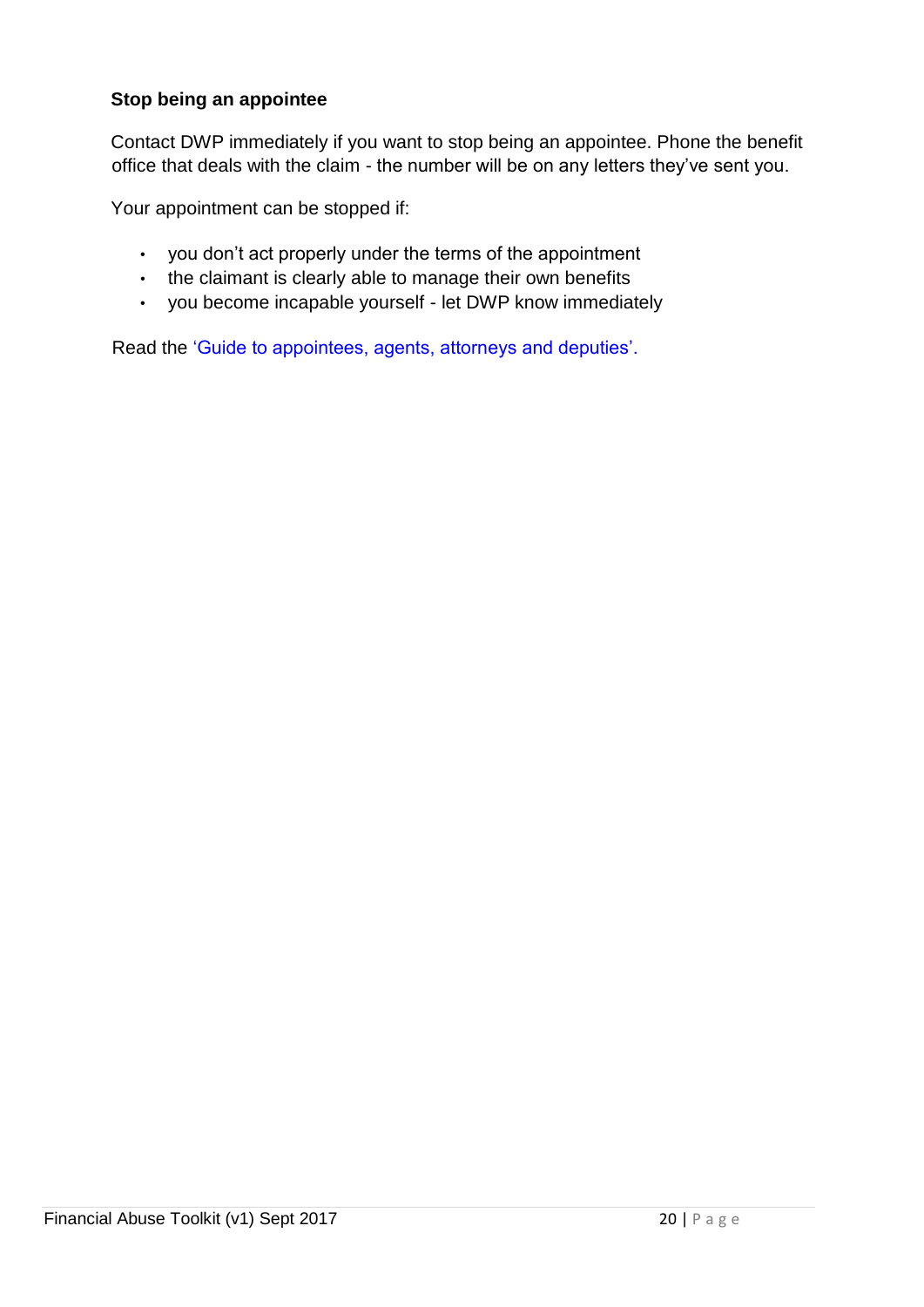#### **The criminal courts**

If a criminal offence, such as theft or fraud has been committed, the person experiencing financial abuse may wish to press criminal charges against the person alleged responsible.

For more information about theft and fraud, see [The Theft Act 1968](http://www.legislation.gov.uk/ukpga/1968/60/contents) and [The Fraud](http://www.legislation.gov.uk/ukpga/2006/35/contents)  [Act 2006](http://www.legislation.gov.uk/ukpga/2006/35/contents) – both available on [www.legislation.gov.uk.](http://www.legislation.gov.uk/)

#### **The civil courts**

Where a criminal offence has not been committed, it may be possible for the person subjected to financial abuse to obtain relief through civil law. This would be the case where financial abuse occurs as a result of undue influence or duress.

Undue influence occurs when a person's wishes regarding a gift or bequest are overruled as a result of coercion or undue pressure by somebody else.

Duress relates to a person entering into an agreement as a result of threats.

Where it is established that duress or undue influence has been exerted, any contract the person experiencing financial abuse has entered into may be set aside and they must take steps to void the contract. Where duress has occurred, it may also be possible to obtain damages; damages are not available with undue influence.

#### **Office of the Public Guardian**

If the abuse is perpetrated by an attorney or deputy and the donor still has capacity, he/she can revoke the Lasting Power of Attorney (LPA) by way of a Deed of Revocation. The attorney should be alerted and, where the LPA is registered, the Public Guardian informed. Where the donor lacks capacity case managers can refer concerns directly to the Office of the Public Guardian.

A local authority via Client Financial Affairs can make representations to the Office of the Public Guardian if there is reasonable belief that an attorney or deputy is not acting in the person's best interest.

#### **The Court of Protection**

Where the person experiencing financial abuse lacks capacity the Court of Protection has wide powers to deal with the consequences of financial abuse.

These include:

• Making an order prohibiting a named person from having contact with the person experiencing financial abuse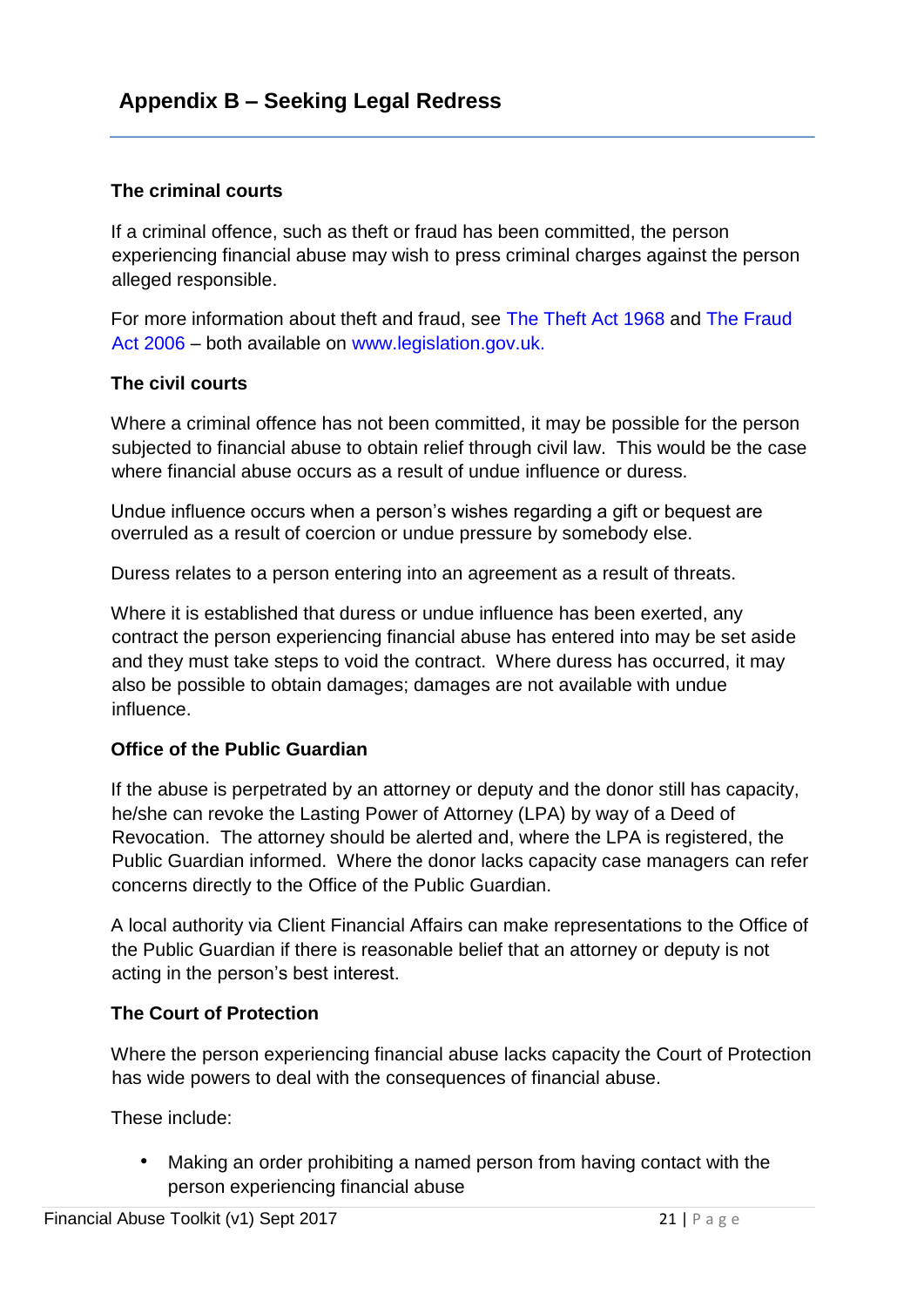- Making an order enabling another person to bring proceedings on behalf of the person experiencing financial abuse, for example, for redress in the civil court. This may involve claims of fraud, coercion, undue influence, lack of capacity, and breach of trust
- Appointing a deputy.

In addition, the Court can simply set aside gifts or wills on the grounds that the person lacked capacity at the relevant time.

#### **The High Court**

The High Court can make:

- freezing injunctions to prevent money or property being disposed of, and
- search orders to allow access to the home or workplace of the person alleged responsible to search for documents.
- Injunctions can also be obtained to prevent the person alleged responsible from leaving the country.

A person acting as a 'litigation friend' (ie representing a person with mental health issues) can also apply to the High Court for recovery of funds.

#### **The Legal Ombudsman**

Complaints about a solicitor should, in the first instance, be directed to the practitioner or law firm concerned, in writing.

Should the practitioner not deal satisfactorily with the complaint the matter should be referred to the Legal Ombudsman.

The Legal Ombudsman is a free, independent service that has formal powers to resolve complaints about lawyers. The Legal Ombudsman can be contacted on 0300 555 0333 or at enquiries@legalombudsman.org.uk.

Further information can be found at [www.legalombudsman.org.uk.](http://www.legalombudsman.org.uk/)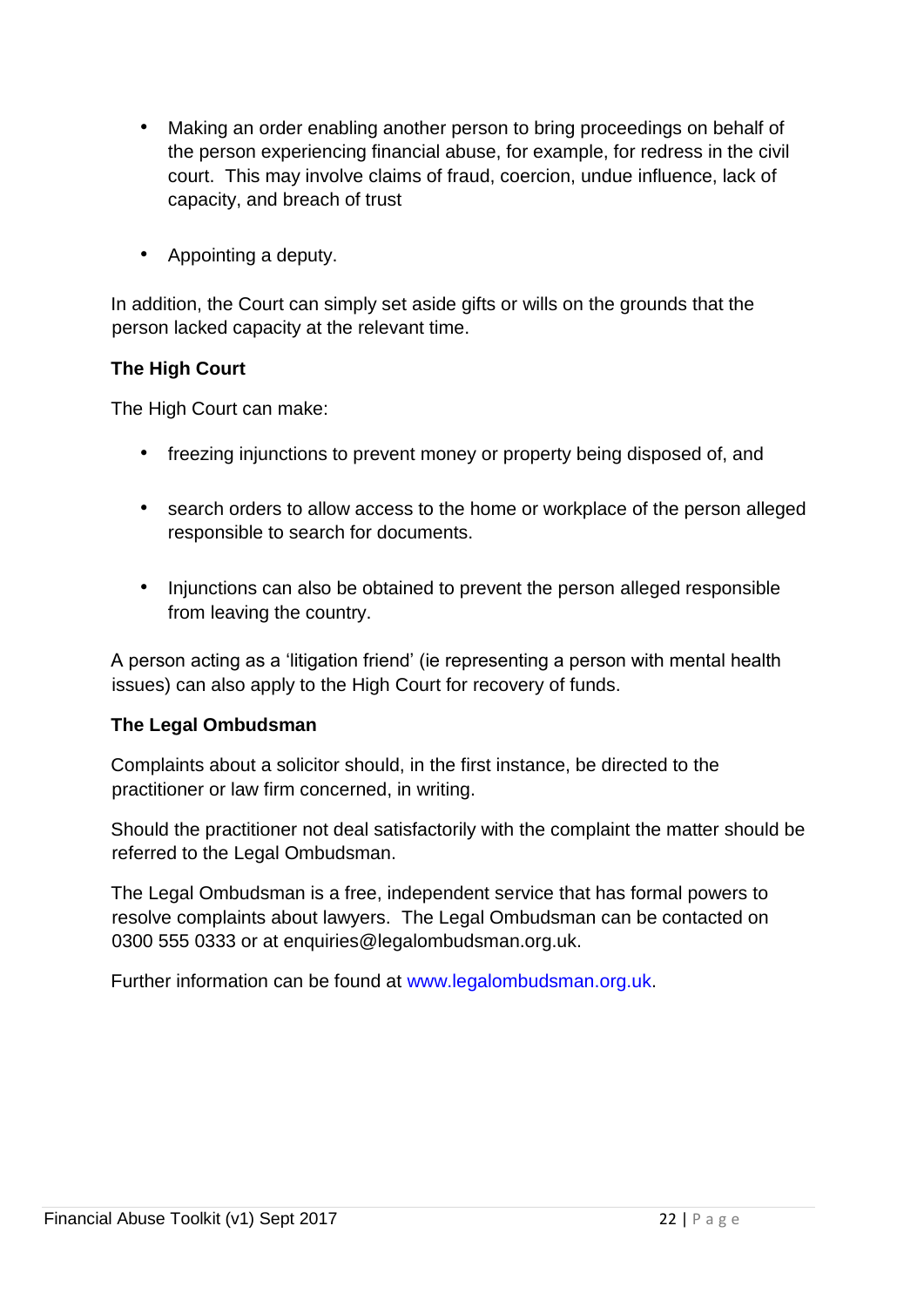## **Appendix C – Strategies for Protecting Adults at risk of Financial Abuse**

The following are potential methods of protecting an adult at risk of financial abuse which should be considered as part of the safeguarding plan.

**Appointeeship:** An appointee is someone appointed under the Social Security (Claims and Payments) Regulations 1987 to claim and collect social security benefits on behalf of a person who lacks capacity to manage their own benefits.

**Deputyship:** A deputy is someone appointed by the Court of Protection to manage the property and affairs or the personal welfare (including healthcare), or both, of another person who lacks the mental capacity to manage them themselves.

Where a person lacking capacity does not have anyone to act as their deputy, or if there is a safeguarding issue, an application can be made by the local authority to act as deputy.

**Lasting Power of Attorney (LPA):** An LPA is a legal document made by someone (the donor) that allows another person (the attorney) to make decisions about the donor's health and welfare or property and affairs, or both.

An LPA can be made at any time and gives the attorney power to act at a time in the future when the donor may no longer wish to make decisions or may not have the mental capacity to do so.

For more details see: [www.gov.uk](https://www.gov.uk/power-of-attorney/overview)

#### **The Mental Capacity Act 2005**

The Mental Capacity Act 2005 in relation to adult safeguarding, the Act introduces four key elements:

New offences of wilful neglect and/or mistreatment of a person lacking mental capacity.

- Powers to make decisions in the best interests of a person who lacks capacity.
- A duty for proxy decision makers and professionals to act in a person's best interests and abide by the code of practice.
- The leaving of specific decisions and capacity assessments to the person or professional concerned.

For more details see: The Mental Capacity Act 2005 and its Code of Practice

**Office of the Public Guardian (OPG)**: The Office of the Public Guardian's main statutory duties are to: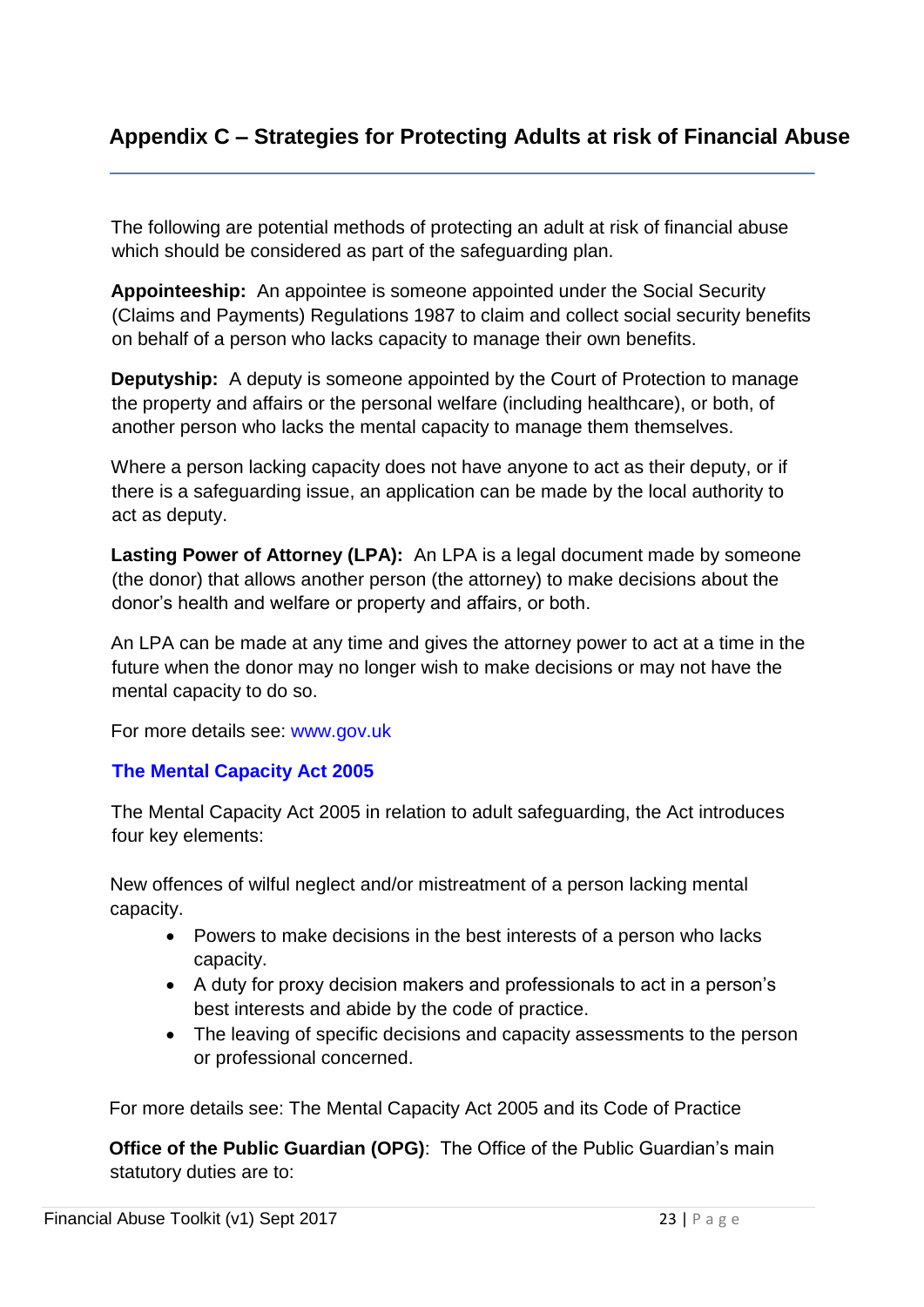- Register Powers of Attorney.
- Supervise deputies appointed by the Court of Protection.
- Investigate safeguarding concerns or allegations and report these to the Court of Protection, when required.
- Provide guidance to the public, and legal and health professionals. A deputy may be subject to close supervision from the OPG. This can be because of concerns about how the deputy is acting, but can also be because they are acting in difficult circumstances.

A local authority can make representation to the Office of the Public Guardian if there is a reasonable belief that a Lasting Power of Attorney is not acting in a person's best interests.

Phone line for reporting concerns: 0115 934 2777.

For more details see: [www.justice.gov.uk](http://www.justice.gov.uk/about/opg)

**Court of Protection:** The Court of Protection has the power to:

- Decide whether a person has capacity to make a particular decision for themselves.
- Make decisions on financial or welfare matters on behalf of a person who is unable to do so.
- Appoint a deputy to act for someone who is unable to make their own decisions.
- Enable a third party to look into the financial affairs of someone under the Court's jurisdiction where financial abuse is suspected, and to safeguard the person's resources, if appropriate.
- Decide whether a Lasting or Enduring Power of Attorney is valid.
- Hear cases concerning objections to the registration of a Lasting or Enduring Power of Attorney.
- Remove deputies or attorneys who fail to carry out their duties. For more details see: [www.gov.uk](https://www.gov.uk/court-of-protection)

## **Preventing financial abuse**

There can be significant difficulties in investigating, proving and rectifying financial abuse once it has occurred. So, the most effective way of protecting people from financial abuse is through preventive interventions.

## **Education and training**

Information sharing and training will raise awareness that financial abuse is not ordinarily a one-off or isolated incident, it is often ongoing and early reporting may prevent escalation.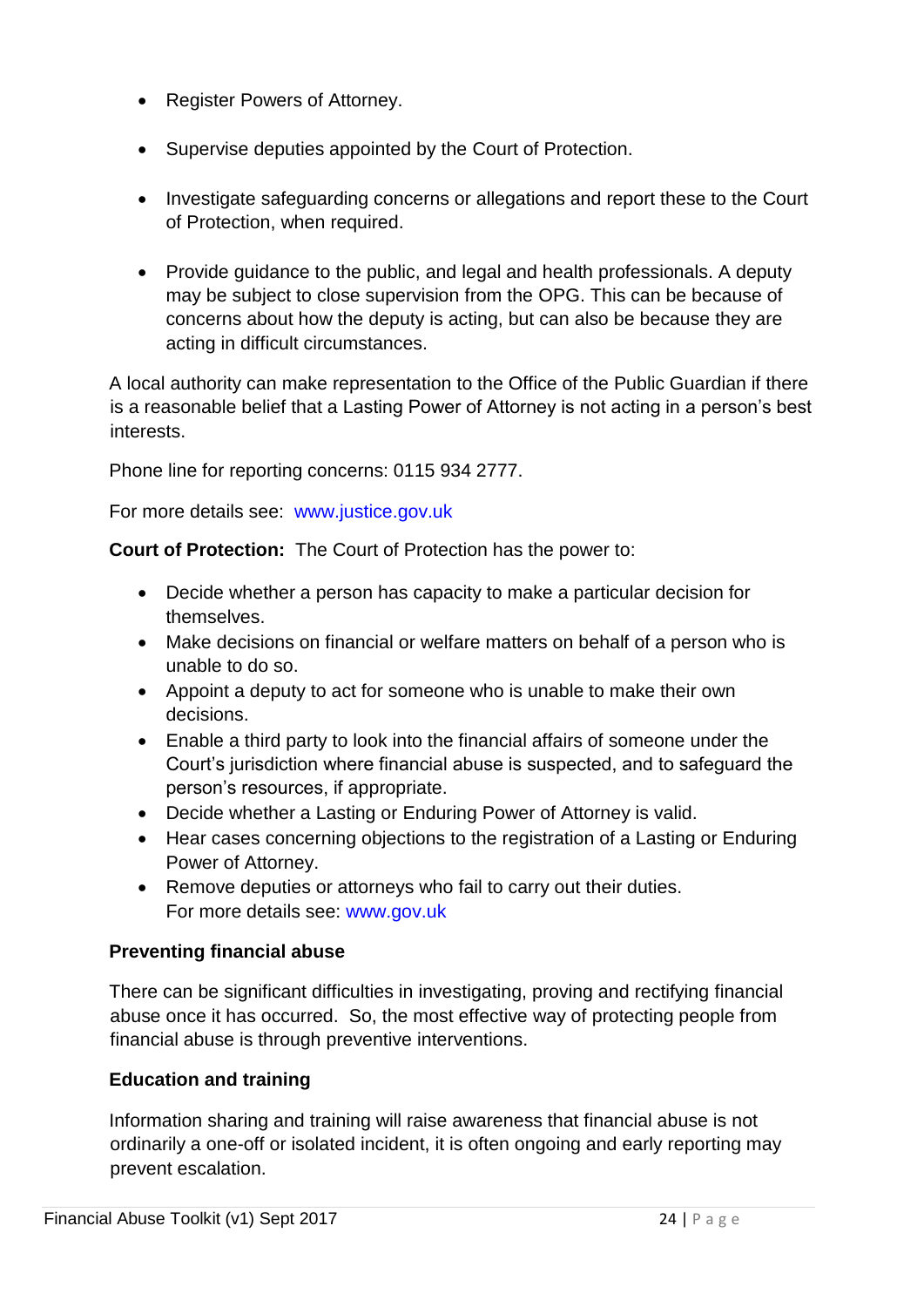#### **Working with clients**

Prevention needs to take place in the context of person-centred support, with clients empowered to make choices and supported to manage risks.

The following should be considered in individual cases:

- The risk of potential exploitation should be included in the client's support plan, and shared with care providers.
- The use of advocacy (or if an adult safeguarding alert is raised, an Independent Mental Capacity Advocate may enable an adult at risk to express themselves in a potentially abusive or actually abusive situation, or assist the person in moving towards self-advocacy and independence).
- Advising the adult at risk of sources of useful information eg. The Money [Advice Service.](https://www.moneyadviceservice.org.uk/)
- Working with partner agencies

#### **Policies and procedures**

Residential care homes must have policies and procedures in place for dealing with clients' finances and valuables, and keep proper auditable records.

Home care providers should have formal arrangements in place for home care staff to take on financial responsibilities.

Supported living accommodation must have systems in place to support clients in managing their finances which do not put staff in conflict with their employer. Clear auditable records should exist to show the client has been invoiced in accordance with the care that has been delivered.